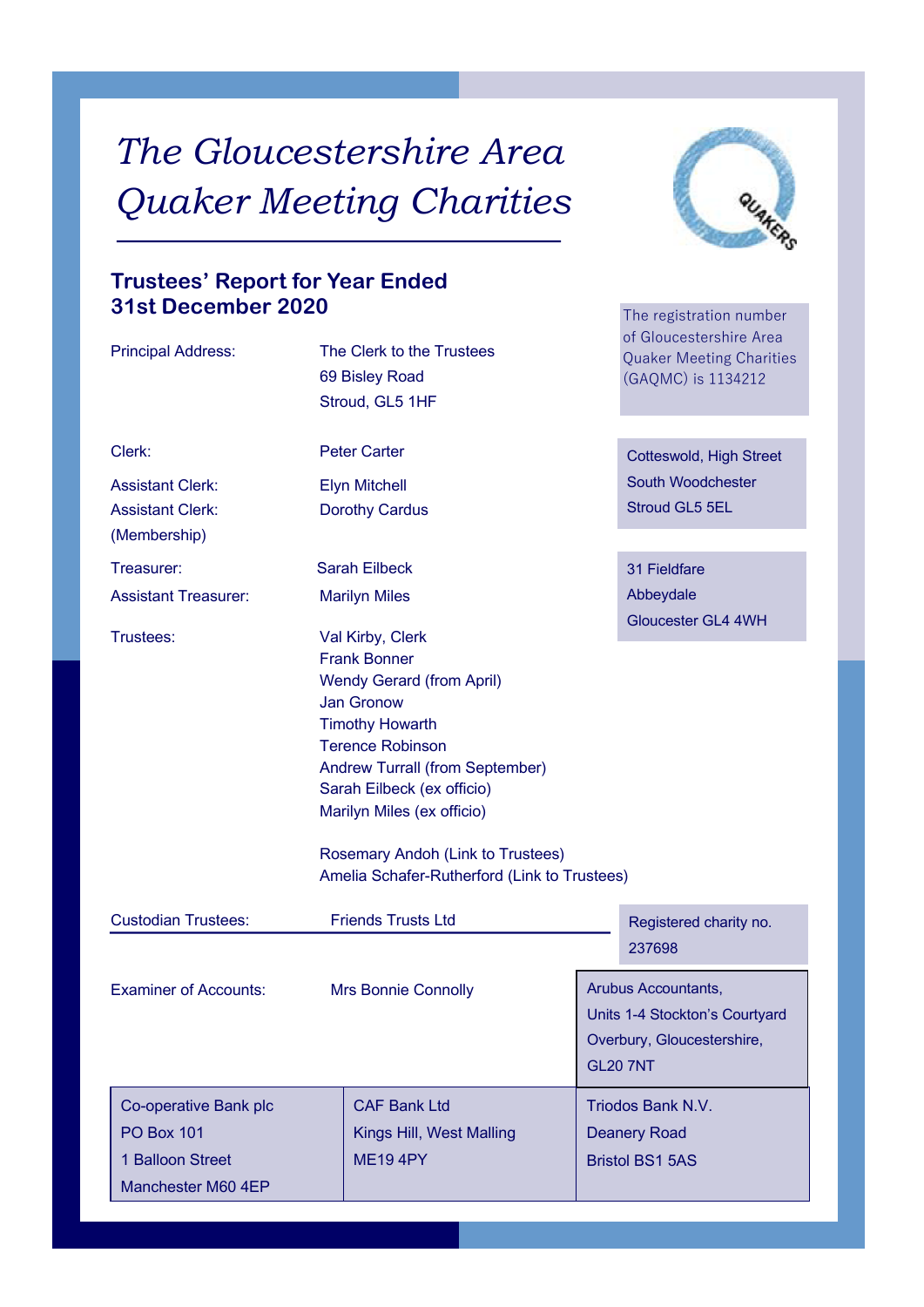# **CONTENTS**

| 1              |                                                                    |
|----------------|--------------------------------------------------------------------|
|                | Table 1: Local meeting names, membership and changes of membership |
|                |                                                                    |
| $\overline{2}$ |                                                                    |
| 3              |                                                                    |
|                | <b>Reserves Policy</b>                                             |
|                | <b>Investment Policy</b>                                           |
|                | Table 2: Property – insured values (declared value)                |
|                | <b>Review of Risks</b>                                             |
|                | <b>Grant Making Policy</b>                                         |
|                |                                                                    |
| $\overline{4}$ | GLOUCESTERSHIRE QUAKERS - THE IMPACT OF COVID-19  page 11          |
| 5              |                                                                    |
|                |                                                                    |
| 6              |                                                                    |
|                |                                                                    |
| $\overline{7}$ |                                                                    |
| 8              | <b>PROPERTY</b>                                                    |
|                |                                                                    |
|                | Table 3: Meeting Houses and Burial Grounds                         |
|                | Summary of work to properties undertaken in 2020                   |
|                |                                                                    |
|                |                                                                    |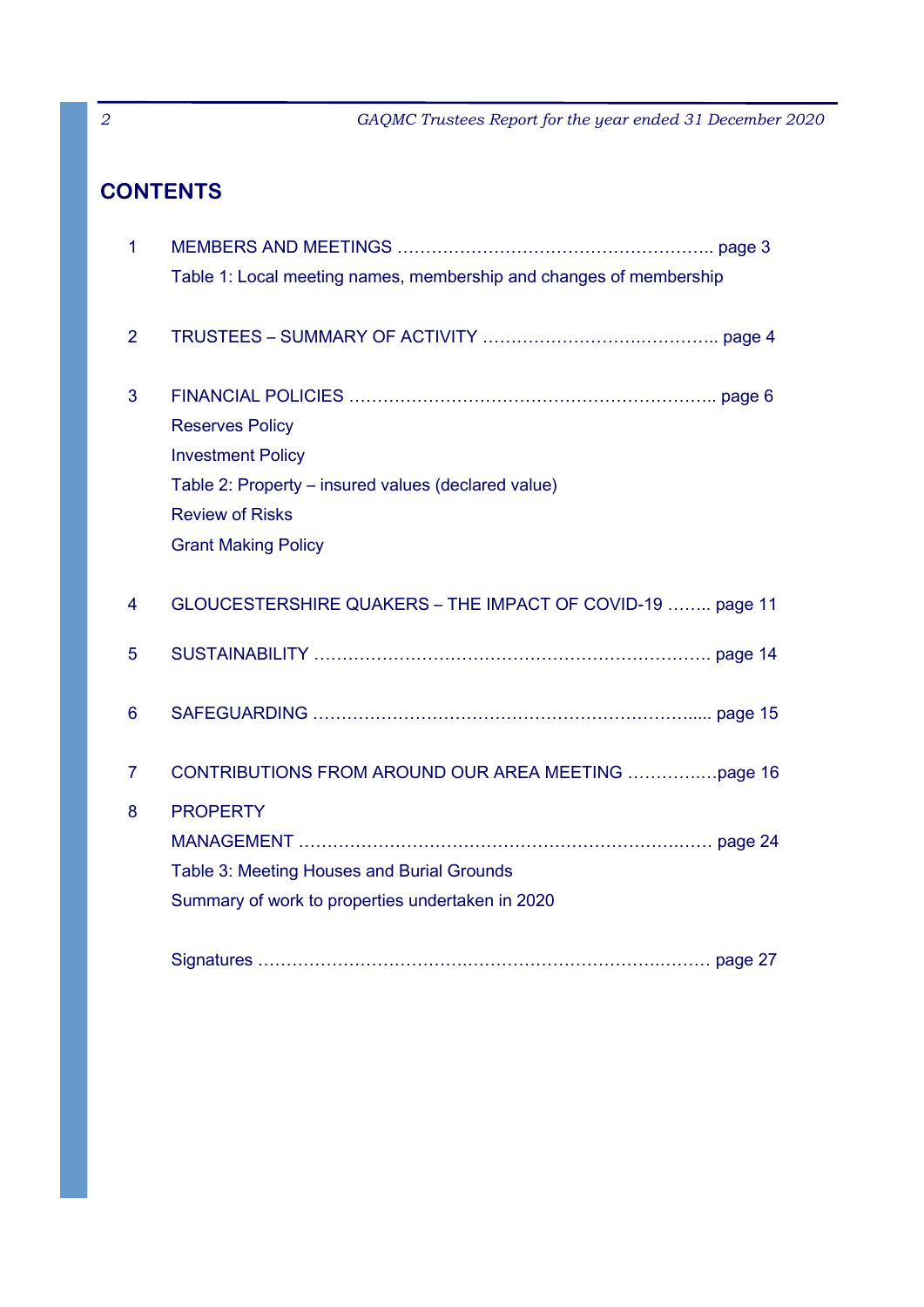### **1 MEMBERS AND MEETINGS**

An area meeting is the primary meeting for church affairs in Britain Yearly Meeting. The objective of this area meeting is the furtherance of the general religious and charitable purposes of the Religious Society of Friends (Quakers) in Britain, in the area of Gloucestershire Area Quaker Meeting (GAQM) and beyond.

The guide to the conduct of business continues to be Quaker Faith & Practice (QF&P) and the governing document, as amended and adopted by area meeting on 19 September 2009, registered with the Charity Commission on 9 February 2010 and amended on 26 November 2012. GAQM consists of eight local meetings.

We have 234 members (down from 236 in 2019). In 2020 six of our members died, there were two terminations of membership, and one member resigned. We did, however, gain five new members 'by convincement' and two members transferred in from other area meetings. We have 129 attenders (an increase from 122 in 2019). This includes 22 children (an increase from 19 in 2019). Friends' House asks us to only include those attenders who meet the criteria found in QF&P as "one who, not being a member, frequently attends a specific meeting for worship." They also ask that those who took an active part in the meeting over the past year be counted in the tabular statement. All children under the age of sixteen, not in membership but associated with the meeting, are included whether they attend regularly or not.

|  | TABLE 1 Gloucestershire Area Quaker Meeting Membership on 31 <sup>st</sup> December 2020 |  |  |  |  |  |  |
|--|------------------------------------------------------------------------------------------|--|--|--|--|--|--|
|--|------------------------------------------------------------------------------------------|--|--|--|--|--|--|

| Cheltenham            | 53 members and 20 adult attenders              |
|-----------------------|------------------------------------------------|
| Cirencester           | 18 members, 16 adult attenders and 3 children  |
| <b>Forest of Dean</b> | 15 members, 10 adult attenders and 2 children  |
| Gloucester            | 14 members, 9 adult attenders and 2 children   |
| <b>Nailsworth</b>     | 64 members, 20 adult attenders and 13 children |
| Painswick             | 24 members and 15 attenders                    |
| <b>Stroud</b>         | 26 members and 9 attenders                     |
| Wotton                | 11 members, 8 adult attenders and 2 children   |
| Unattached            | 8 members                                      |

In a normal year all our local meetings hold meetings for worship weekly, and some meetings also hold meetings for worship midweek. Nailsworth Meeting usually holds an additional meeting at 6.00 pm on the fourth Sunday each month. A worship group is now established in Stonehouse: between 2 and 7 Friends meet once a month for half an hour.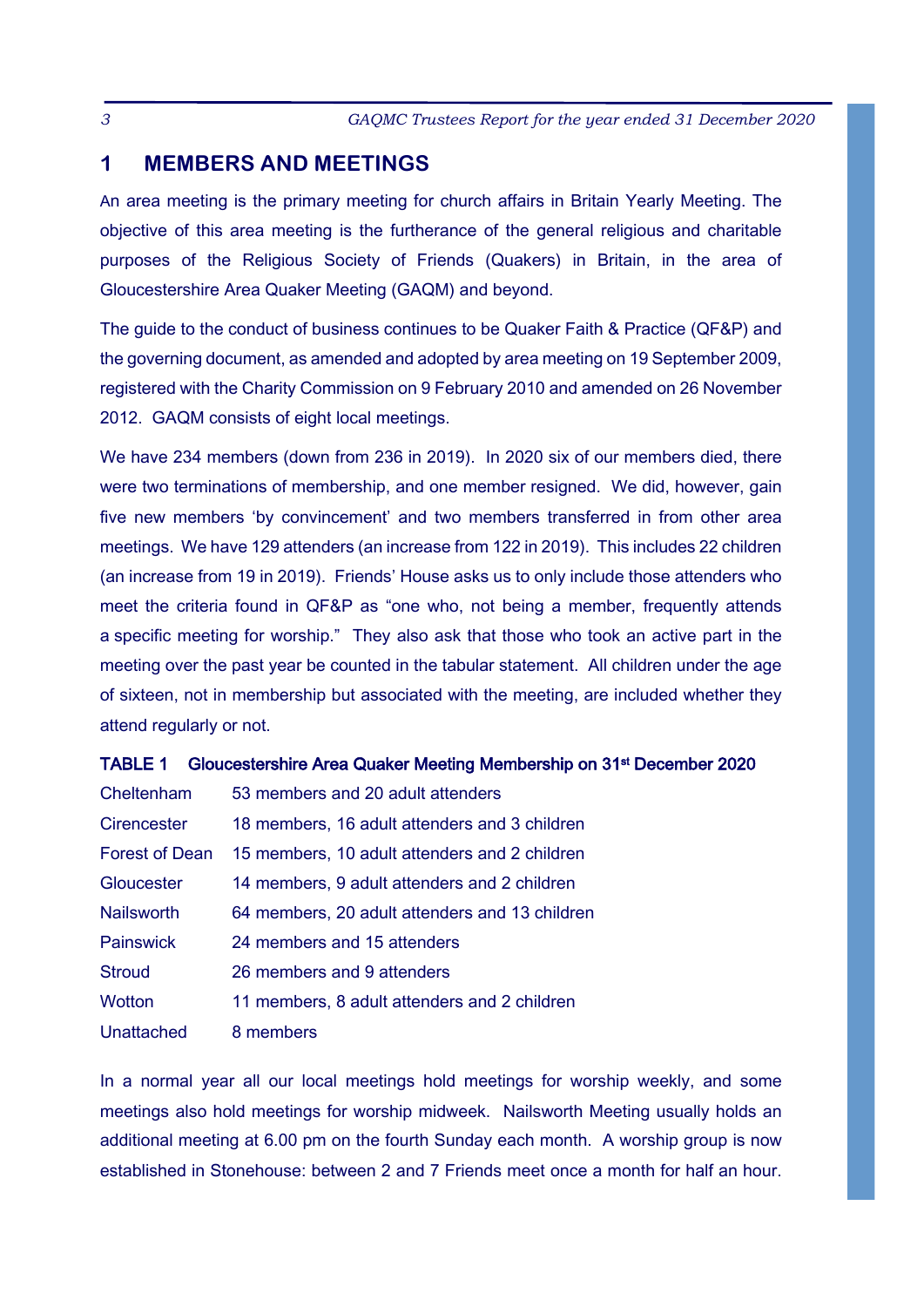In 2020 this pattern of meetings for worship was disrupted because of the Covid-19 pandemic. More is written about this in Section 4.

Friends met as an area meeting for business eight times during 2020. The meeting in February was in person. In March, April, June, July, September, October and December area meeting was held on Zoom. Our representatives to Meeting for Sufferings and other central meetings have made their reports, which have been received with interest and sometimes with concern.

Cirencester Local Meeting reported to March area meeting on the question 'How does the truth prosper?'. Their report is included in section 6.

### **2 TRUSTEES – SUMMARY OF ACTIVITY**

The trustees are appointed by Gloucestershire Area Meeting. They met ten times during 2020, once in person, once via a series of phone calls and eight times via Zoom. Their business covered:

- managing the property and finances of the area meeting:
- carrying out their responsibilities as the employers of staff in our meetings, including wardens:
- ensuring compliance by area and local meetings with all our agreed policies, for example for the protection of children and vulnerable adults, health and safety and data protection;
- upholding area meeting in carrying out its activities and meeting its objectives; and
- providing oversight and advice to our local meetings on ways of responding to the Covid-19 crisis.

Trustees: Val Kirby continued as clerk. During 2020 Wendy Gerard was appointed as trustee for Nailsworth and Andrew Turrall was appointed as trustee for Gloucester. The other trustees and link Friends continued as in 2019.

Property management. Cheltenham, Cirencester, Nailsworth and Painswick local meetings each have a Finance and Property Committee which managed the meeting houses on a day to day, consulting trustees when necessary. Ash and Co continued to oversee the day-today management of Gloucester Meeting House, taking bookings from hirers and managing security and cleaning. For much of 2020 there were no hirings, because of the pandemic. Once lockdown restrictions started to ease, monthly meetings were held with a representative of Ash and Co, to monitor progress. Naylor Powell continued to manage The Lodge, which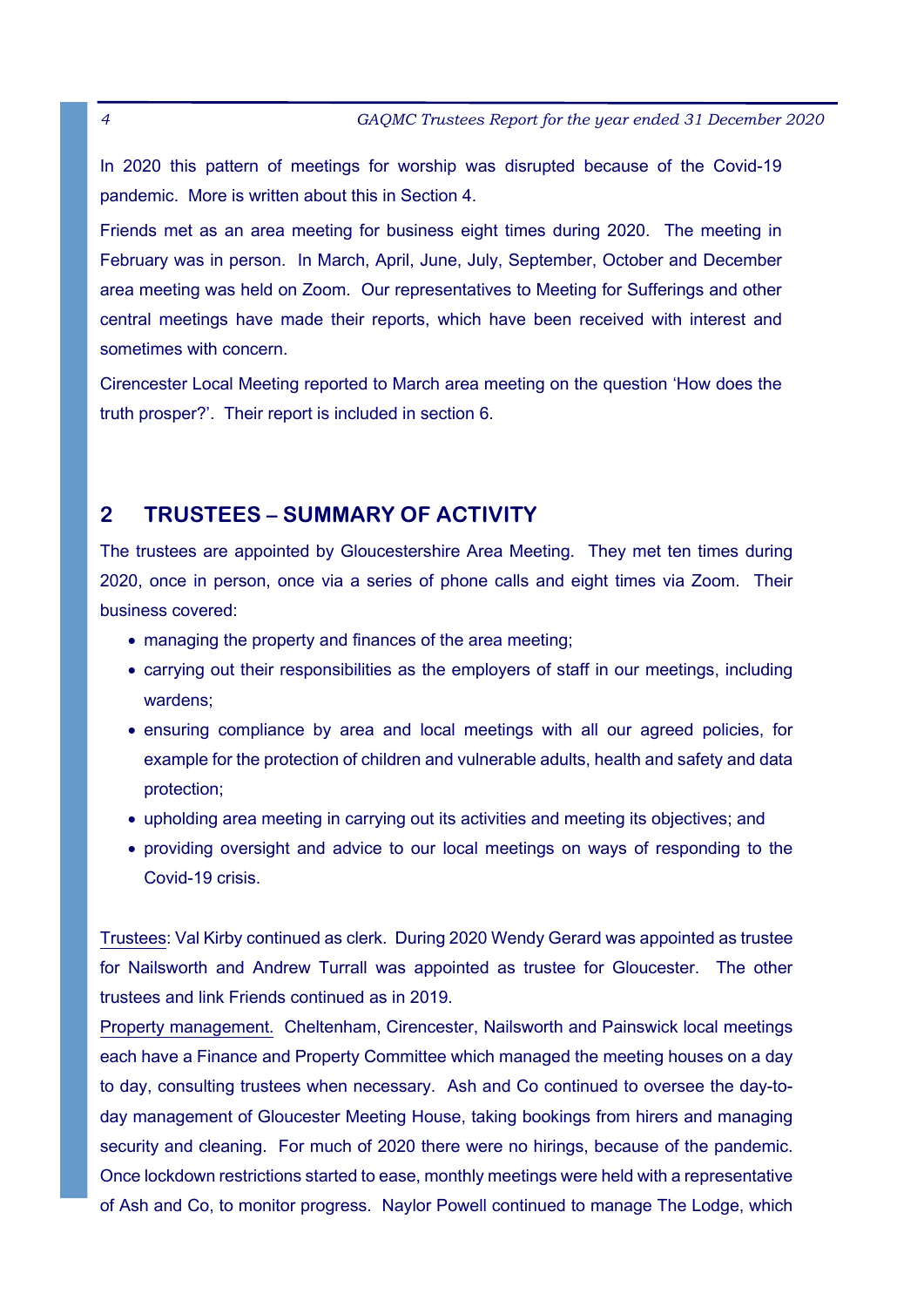is let to the young family who moved there in 2018. Cirencester Housing continued to manage the two flats at 49 Thomas Street, adjacent to Cirencester Meeting House. Nailsworth Local Meeting continued to manage the cottages in Quaker Close, adjacent to the meeting house. More detail is provided in section 8.

Compliance with area meeting policies. Our area and local meetings are committed to complying with the agreed policies for the safeguarding of children and vulnerable adults, premises, including health and safety, and data protection. Seven of our eight local meetings have completed and submitted Compliance Forms.

Employees' Pay. Our wardens' contracts of employment and occupancy agreements continued throughout 2020. We increase rates of pay annually in line with the National Living Wage increase. Any employees not in our accommodation are paid the Real Living Wage or above.

Cirencester's warden. Patricia Stevens continued in post as Cirencester's warden throughout 2020.

Nailsworth's Warden. Oliver Muller started his contract as warden for Nailsworth Local Meeting in January 2020 and continued in post throughout the year.

We are grateful to our wardens for their service.

Landlord's inspections and quinquennial reviews. All our properties are inspected regularly. All buildings, both Meeting Houses and accommodation, are reviewed by a qualified surveyor every five years in a series of quinquennial reviews. In 2020 Cheltenham had its quinquennial review. Rented properties were surveyed either by our letting agents or by trustees, to make sure the tenants were complying with the condition of their leases.

The Memorandum of Understanding between area meeting, local meetings and the trustees continued in operation. The list of office holders has been regularly updated by area meeting and the MoU has been updated to reflect these changes.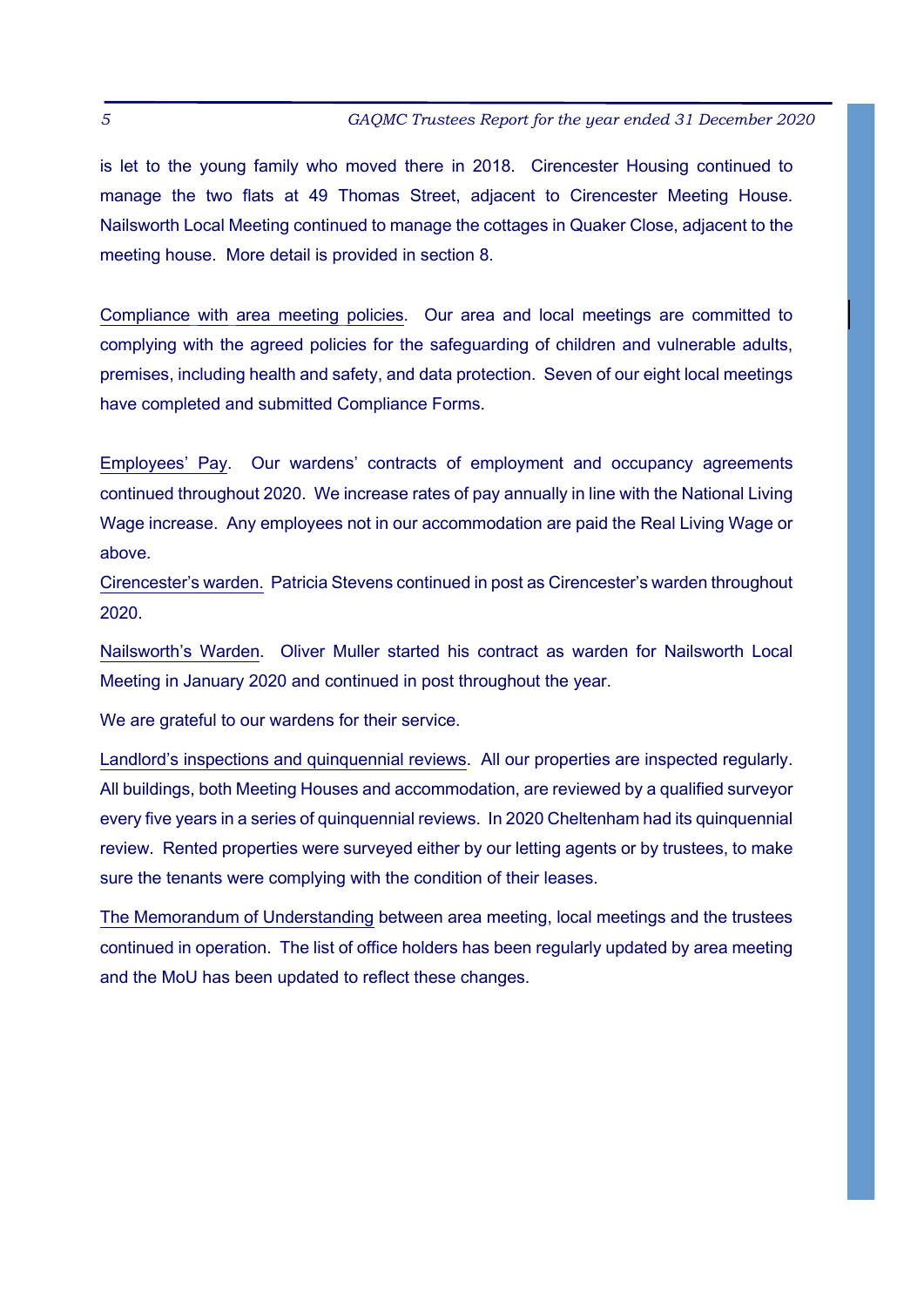# **3 FINANCIAL POLICIES AND OUTCOMES**

Local meetings control their own funds for day to day income and expenditure. These are the only funds not under the full control of area meeting. Apart from the general fund there are four designated funds, one for property, one for bursaries and grants, one for other purposes as decided by area meeting and lastly one for Quaker camp. Capital expenditure on meeting houses using local meeting funds is agreed with trustees in advance. There are no restricted or endowment funds.

Following the review of finances in 2018 trustees have continued to implement the recommendations and refine our processes.

A property reserve fund was established in 2019 and efforts were made to increase the resources in this fund. It is held in a Triodos bank account to which the treasurers do not have access. There is a penalty if less than three months' notice is given to withdraw money from this account

The property reserve fund stood at £97,241 compared to £48,415 in 2019. This was partly achieved by the realisation of the principality bond which yielded £22,4012. Area Meeting holds £22,246 of the fund on behalf of Nailsworth Quaker Meeting.

Local meetings that do not have their own meeting houses are no longer responsible for funding the costs of renting rooms as this is covered by area meeting.

The trustees, including the treasurer and assistant treasurer, are responsible for the financial running and oversight of Gloucestershire Area Quaker Meeting Charities (GAQMC) and the upkeep of the meeting houses and associated property. These are held in trust by Friends Trusts Limited. Our accounts and statements are prepared by separating income and expenditure and take into account transfers between local meetings and the area meeting. Gift aid tax refunds are recorded in the year of receipt except where such receipts are overdue by more than one year. Apart from this exception we include debtors and creditors on the balance sheet. We are aware that we must comply with the latest Charity Commission Statement of Recommended Practice (SORP) especially as regards reporting. This calls for our adherence, as closely as possible, to the guidance contained in the Association of Church Accountants and Treasurers (ACAT) Handbook, whilst allowing comparison with figures from the previous years' annual financial reports. We apply consistent treatment of the accounts in each accounting period subject to the above statutory requirements. Britain Yearly Meeting Treasurers' Handbook has been phased out and we now use the online ACAT Treasurers Handbook from our membership of ACAT.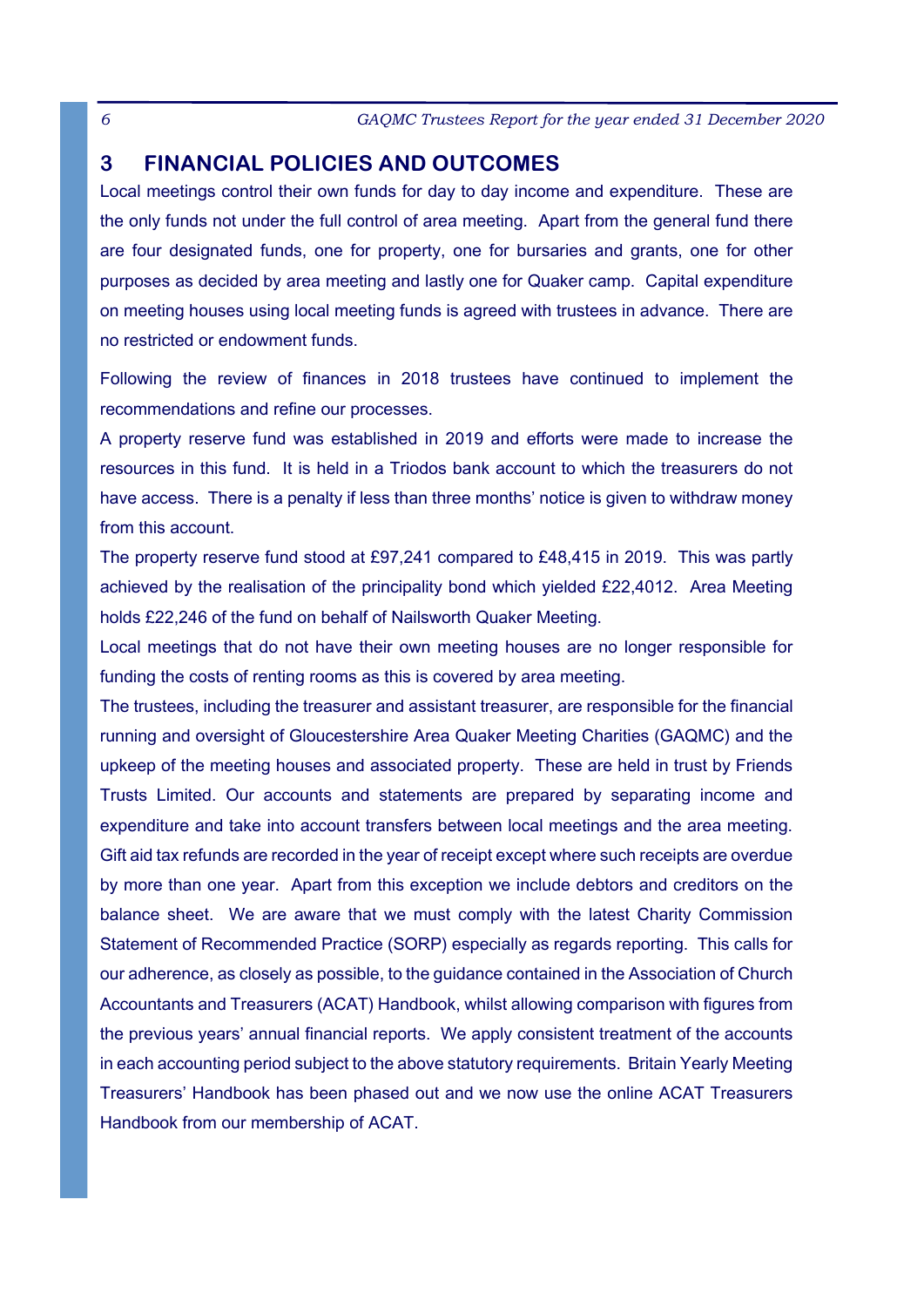Each set of accounting records deals with a specific part of GAQM Charities' activities, covering all financial transactions, facts and events relating to them. All the local and area accounts are examined by an accountant, who also prepares the annual financial report for consideration by the trustee body. In accordance with the governing document, the report is then presented to area meeting for acceptance.

Each year the trustees set a recommended or guide contribution for each of the local meetings. This is based on the number of members and active Friends in each meeting, who are each asked to make personal contributions. These contributions are the major source of income for the area meeting and in 2020 amounted to  $£37,324$  which is 6.5% less than budgeted.

Other sources of income are rents and income from investments. Rents are reviewed annually. Although the market value of our investments have increased by 2.6% compared to December 2019, the income from these investments has decreased by 18.8%

Our wasting assets are depreciated with the object of writing off the cost (less residual value) over their useful life. No depreciation reserve is set aside.

As with many charities, the Covid pandemic has had a significant effect on our financial position. The biggest financial impact has been on those local meetings which hire rooms (Gloucester, Nailsworth, Cirencester and Cheltenham), because they have been unable to hire space to other organisations and individuals during the lockdown. At some points during 2020 vulnerable groups as defined by the government were allowed to hire rooms. Not all hirers took advantage of this. Additional expense was incurred to make premises Covid secure. Income from hirings was down by 61% to £49,640. We are making a claim to our insurance company for loss of income during 2020 and 2021. In early 2021 information for 2020 was collected and sent to the loss adjuster. Some savings were made on running expenses, as there were far fewer meetings for worship. In one meeting (Cheltenham) furloughed payments covered the majority of the wages for the cleaner employed there. The other meetings have continued to employ their staff throughout the pandemic.

Members and attenders in some meetings increased their donations to compensate for the loss of income from hirings.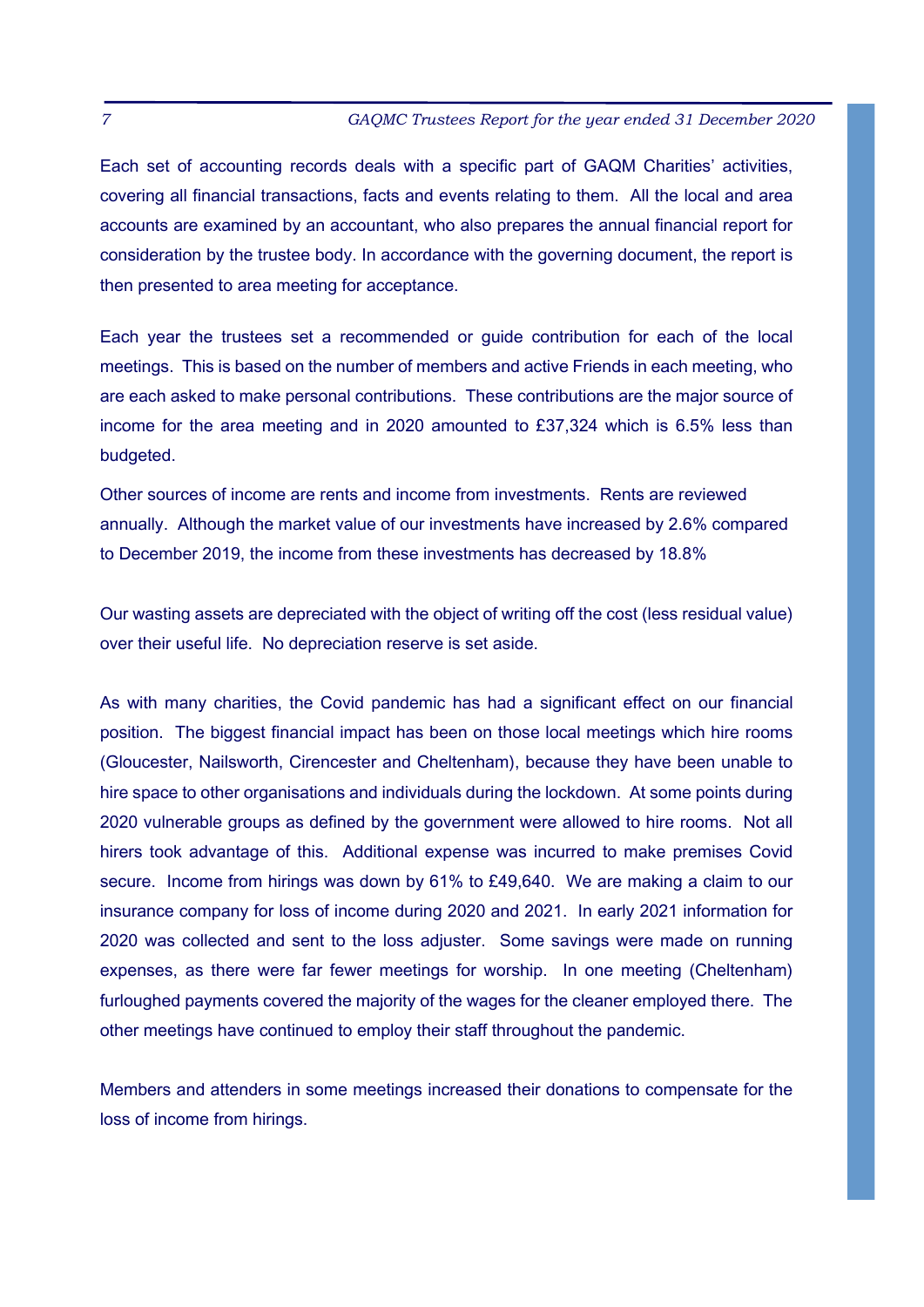Scheduling of repairs and maintenance to our meeting houses, warden accommodation and rental properties relies on the quinquennial surveys carried out by a qualified surveyor Richard Basnett Associates. The scheduled survey (for Cheltenham) was completed in 2020 but many repairs were delayed because of lockdown. This has led to a build-up of projected expenditure which will need to be completed in 2021. Although 2020 accounts show that income was covered by expenditure, the projected budget for 2021 indicates that the reserve property fund will need to be used to cover immediate costs.

Further efforts will be needed to replenish the reserve fund and build it up for long-term maintenance. Maintenance costs for the four of our meeting houses that are listed tend to be higher than for non-listed buildings of similar size.

In 2019, two of our meetings began using a bookkeeper who utilises an accounting package called Xero. During 2020 two more meetings and the area meeting agreed to engage the same bookkeeper using Xero. The eventual aim is for all meetings to be covered by one agreement with this bookkeeper. There have been some teething problems with the migration to Xero as the new arrangements have changed the traditional role of local meeting treasurers. This has needed adjustments on both sides. In the long run it is hoped that the new system will make the examination of the accounts more streamlined with less need for paperwork to support transactions.

#### RESERVES POLICY

The money in the three area meeting funds is spread over several bank accounts. The CAF and Triodos accounts are treated as our Reserves accounts, with varying lengths of time before access. Our long-term equity investments might be regarded as further reserves should area meeting so decide. The value of area meeting equity investments in the bursary fund was reduced by 1.9% to  $£107,729$ .

Having looked at our expenditure over several years, it was decided to set the recommended 6 month's expenditure at £40,000 as a reserve. At the end of 2020 the sum of £87,892 was held in the current accounts with a further £103,470 in the other accounts. £26,959 in these latter accounts are held on behalf of 2 local meetings.

Area meeting aims to cover in-year expenditure for property and Quaker activities (primarily repairs and maintenance) from the current accounts.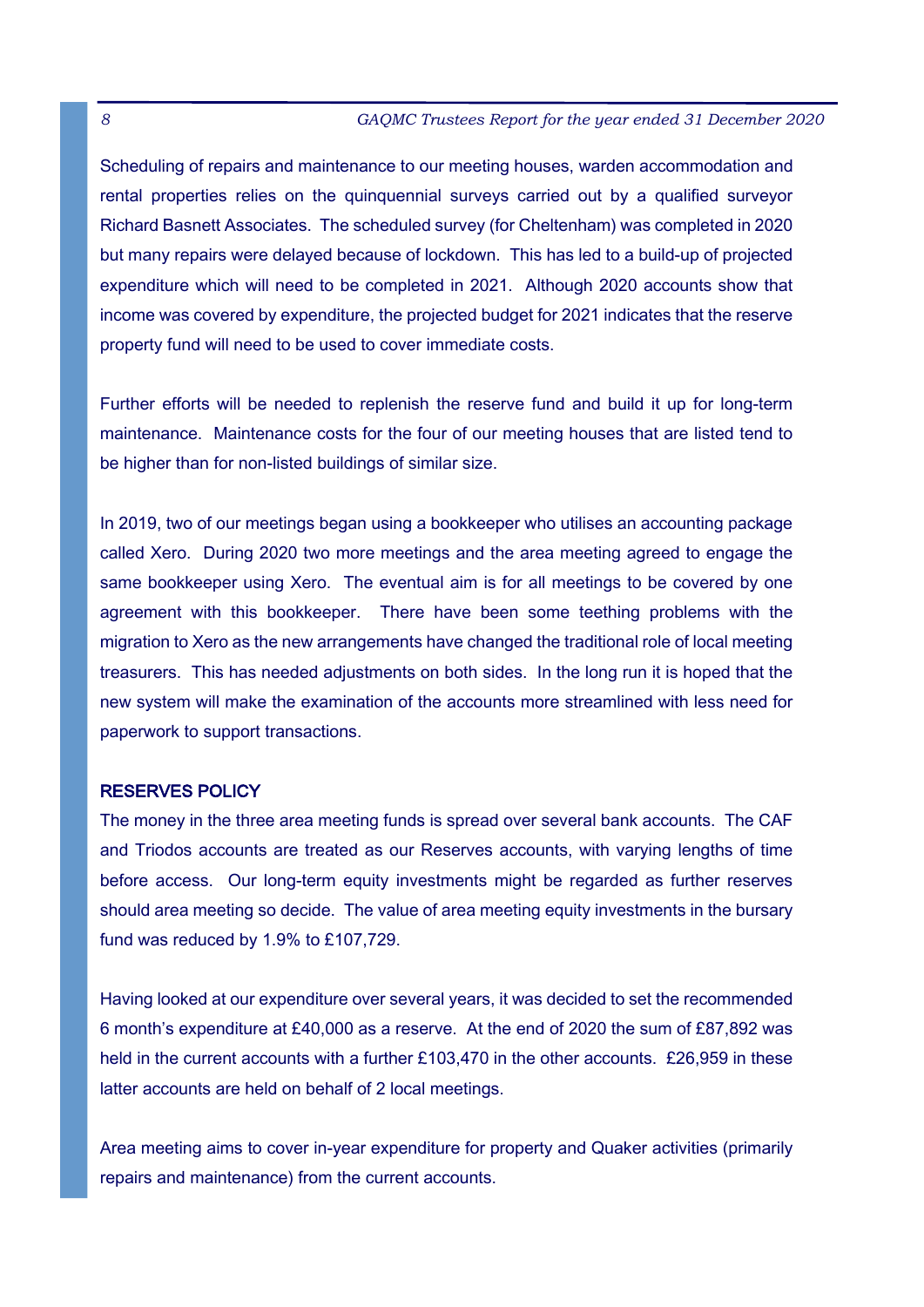#### INVESTMENT POLICY

Equity investments have long been held. Nowadays, advice is that they should be held in ethical funds lodged with Friends Trusts Ltd in order to save trustees from making frequent investment decisions. Cirencester Local Meeting transferred its investments in 2017.

#### **REVIEWS OF RISKS**

The insurance of our buildings has been reviewed (see Table 2). Valuations of contents continue to be under review.

The vulnerability of the meeting funds to embezzlement, fraud and error is kept under review. Forty five percent of current assets are currently beyond the treasurer's control in a Triodos account. The treasurer makes a financial report to trustees at each meeting (usually six weekly) including the balances in each account as well and income and expenditure on the various headings against budget figures.

The engagement of the bookkeeper who does reconciliations with Xero means electronic copies of financial records are checked against the bank balances on a regular basis by the bookkeeper and the treasurers. Dual authorisation for expenditure including internet banking is being implemented for local meetings and area meetings. The treasurer, assistant treasurer, the clerk and one trustee are the 4 authorised internet banking users for area meeting accounts.

Any changes in the investment portfolio require a minute from a meeting of trustees. Approval of the forthcoming budget and unexpected expenditure not within the budget on property is taken by trustees in a meeting. In 2020 most trustees' meetings have been held via zoom. Urgent expenditure is agreed by trustees using email. No single trustee can make financial transactions on their own. Legacies, although in fact the property of area meeting, are often expressly linked to local meetings in legatees' wills. Trustees must discern the uses to which legacies are put and whenever possible respect legatees' preferences. By and large legacies are not used for day-to-day running expenditure.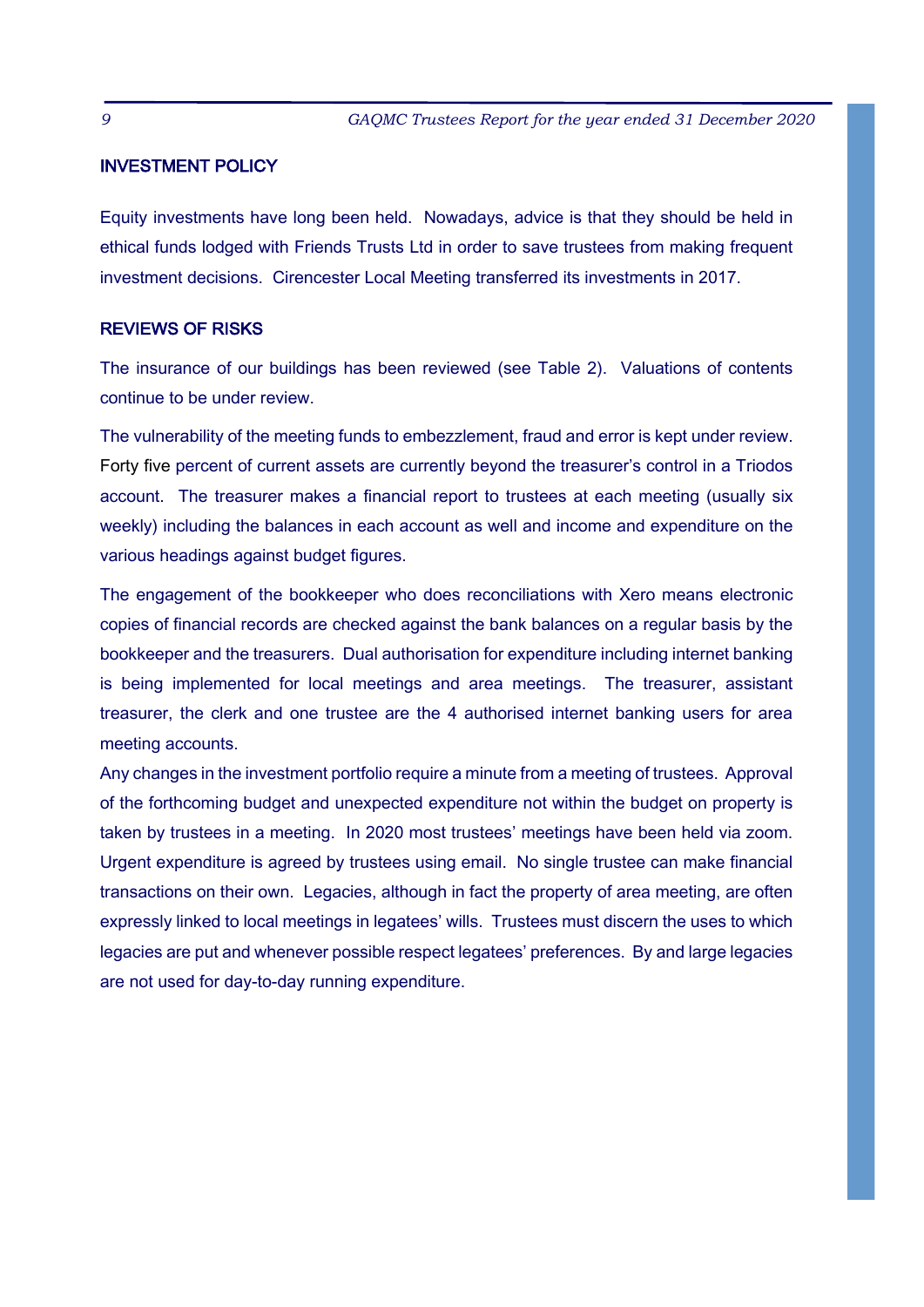# Table 2. Property - Insured Values (Declared Value)

|             |                                               | Insurer's values (£) |            |  |
|-------------|-----------------------------------------------|----------------------|------------|--|
| <b>Date</b> | <b>Meeting Houses</b>                         | 2019                 | 2020       |  |
| 1985        | <b>Cheltenham MH</b>                          | 755,995              | 801,354    |  |
| 1673        | Cirencester MH (Listed 2*) incl. 51 Thomas St | 3,012,818            | 3,193,587  |  |
| 1834        | Gloucester MH (Listed 2)                      | 1,649,577            | 1,748,551  |  |
| 1680        | Nailsworth MH (Listed 2*)                     | 748,935              | 722,410    |  |
| 1706        | Painswick (Listed 2)                          | 562,333              | 596,073    |  |
|             | <b>Sub Total</b>                              | 6,729,658            | 7,061,975  |  |
|             |                                               |                      |            |  |
|             | <b>Other Properties</b>                       |                      |            |  |
|             | Flats 1 & 2, 49 Thomas St. Cirencester        | 805,042              | 853,344    |  |
|             | The Lodge, Greyfriars, Gloucester             | 409,649              | 434,228    |  |
|             | 1 and 2 Quaker Close, Nailsworth              | 1,041,995            | 1,104,515  |  |
|             | Nailsworth Garden Room (new in 2020)          |                      | 71,461     |  |
|             | <b>Sub Total</b>                              | 2,256,686            | 2,463,548  |  |
|             |                                               |                      |            |  |
|             | <b>Burial Grounds</b>                         |                      |            |  |
|             | Siddington near Cirencester                   | <b>Nil</b>           | <b>Nil</b> |  |
|             | Shortwood near Nailsworth                     | <b>Nil</b>           | <b>Nil</b> |  |
|             | The Dell near Painswick                       | <b>Nil</b>           | <b>Nil</b> |  |
|             | Total value of buildings                      | 8,986,344            | 9,527,523  |  |
|             |                                               |                      |            |  |
|             | <b>Contents</b>                               |                      |            |  |
|             | Cheltenham (including solar panels)           | 55,814               | 58,712     |  |
|             | Cirencester                                   | 61,813               | 64,904     |  |
|             | Gloucester                                    | 57,053               | 59,906     |  |
|             | Nailsworth (including Heritage books)         | 44,229               | 46,441     |  |
|             | Painswick                                     | 26,149               | 27,456     |  |
|             | <b>Total contents</b>                         | 245,058              | 257,416    |  |
|             | Total buildings & contents                    | 9,231,402            | 9,782,942  |  |
|             |                                               |                      |            |  |
|             | Forest library books                          | 958                  | 1,006      |  |
|             | <b>Unspecified items</b>                      |                      | 3,916      |  |
|             | <b>Camp Equipment</b>                         | <b>Nil</b>           | <b>Nil</b> |  |
|             | <b>Total insured</b>                          | 9,232,360            | 9,787,864  |  |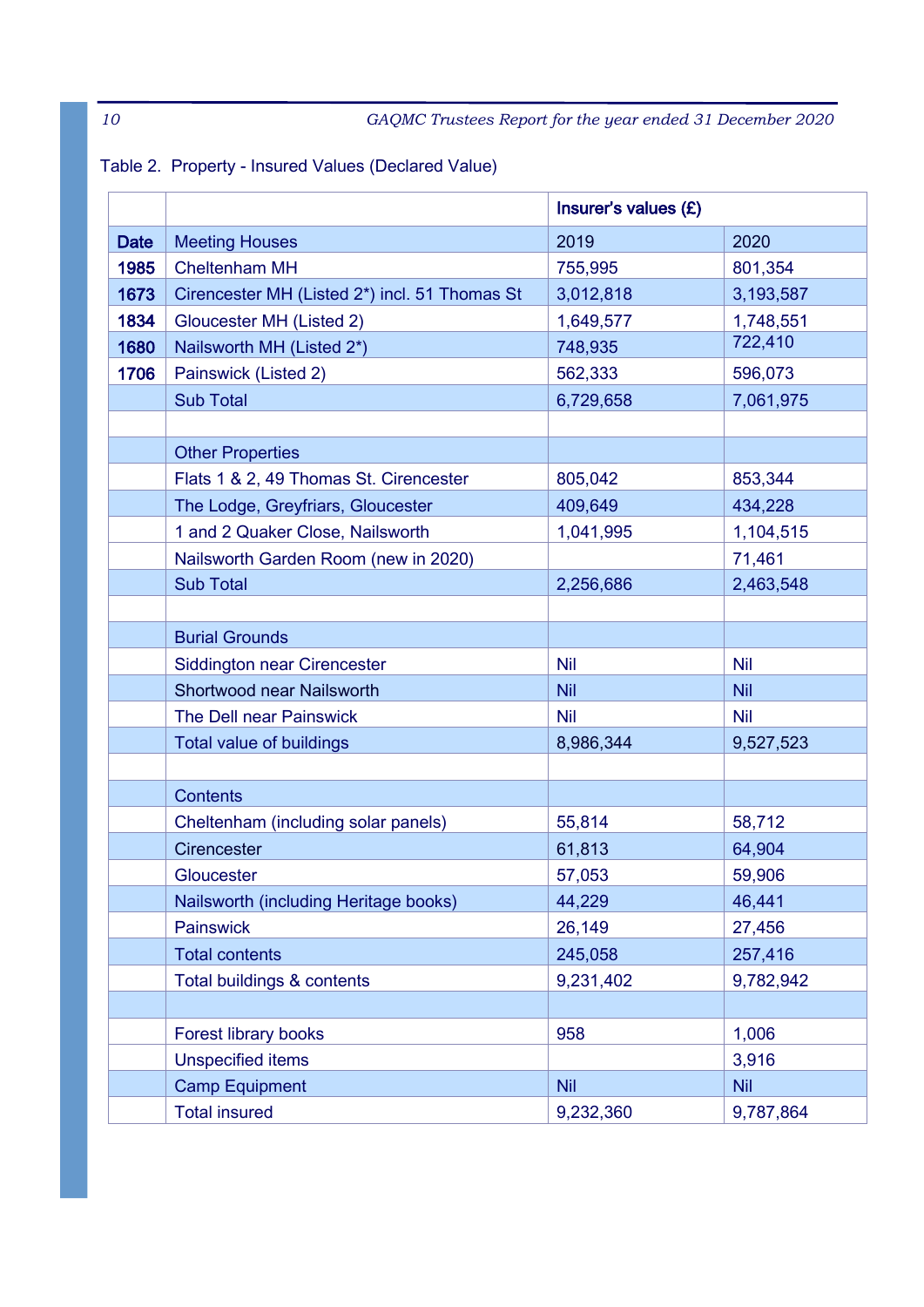#### **GRANT MAKING POLICY**

Grants from the Bursary Fund were decided in accordance with the established policy, by those appointed as overseers/pastoral friends in consultation with the treasurer. Because of Covid all programmes such as Yearly Meeting Gathering and events for young people were cancelled in 2020. Traditionally the cost for attendance at these have been covered by the bursary fund. Other courses and conferences were cancelled although some were delivered by zoom at a lower cost. This included training for role holders such as trustees, clerks, elders, overseers/pastoral friends. Whilst recognising the need for not delaying attendance at these training courses, trustees recognise the added value of having face-to-face training. They look forward to the resumption of such courses.

### **4 GLOUCESTERSHIRE QUAKERS – THE IMPACT OF COVID-19**

2020 was a unique and troubling year for everyone, not least Gloucestershire Quakers. Knowledge of and concern about the spread of Covid-19 gathered pace in February and March. Trustees met as normal in January, but all their other meetings were held remotely. In March, before we adopted Zoom, the clerk held a series of phone calls with individual trustees. After that all other meetings used Zoom. Although not meeting in person can cause problems (sometimes reception is poor, sometimes there is a sense of remoteness) there are some positive aspects of meeting remotely. For example, we benefited from not having to spend time and fuel driving. In the dark winter months this was particularly useful.

Area meeting also moved to Zoom from April onwards. This allowed some Friends to attend who would often not attend AM in person.

Friends' House circulated frequent advice about how to maintain and support our worshipping communities. Trustees considered this quidance as it was produced and in June adopted their own approach, which provided a flexible framework within which local meetings could develop their own detailed plans, suited to their members and their buildings.

#### GAQM's approach to the Covid crisis

- 1. We will follow the advice and guidance from Friends House about what Friends have to do to re-open their meeting houses safely. The clerk will look for updates to this advice daily and will send updates to trustees.
- 2. Although trustees are legally responsible for safety across the whole of Gloucestershire Area Meeting, we cannot produce detailed risk assessments or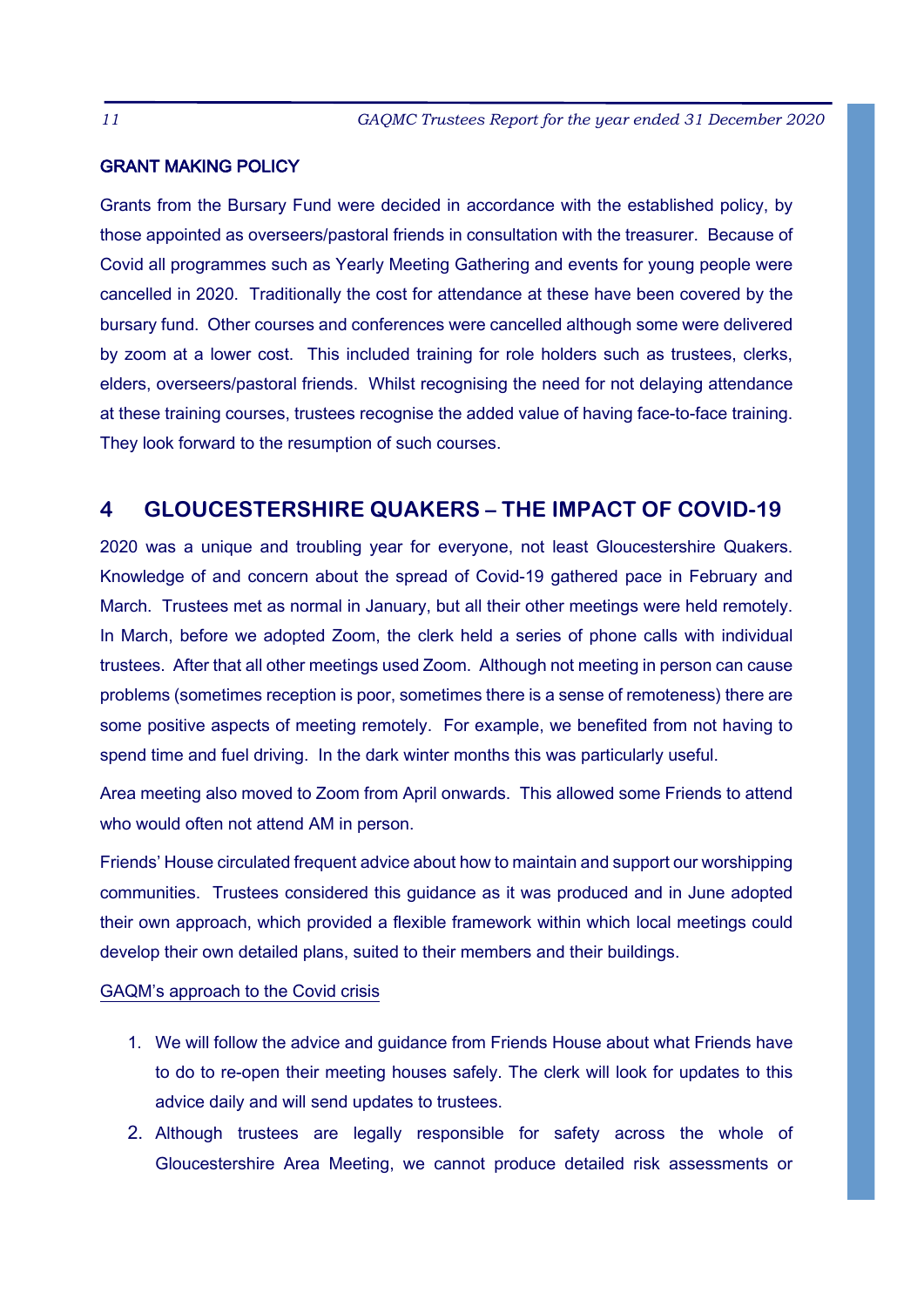procedural quidelines for all our meetings as each one is unique. We have produced a draft risk assessment to assist local meetings thinking through the process of getting ready for re-opening and then actually being open.

- 3. Our local meetings are in the best position to know their regular worshippers. We ask each of our local meetings to appoint an implementation group, and to inform the clerk of trustees of the membership, including a key contact Friend. This should be done no later than 15 July.
- 4. We ask each of our local meetings to prepare risk assessments for their range of activities, using material circulated by Friends House as well as the draft risk assessment prepared by Val Kirby, adapted as needed to suit local circumstances. Local meetings should include all their activities, including adult and CYP online activity (Zoom, social media), and hirings.
- 5. Trustees will start to review all our policies, in the light of Covid. We ask the clerk to produce a timetable for this review in time for our meeting on 24 July.
- 6. We ask local meetings to send copies of their risk assessments to the clerk of Trustees when these are completed and whenever they are revised, as the situation evolves. Trustees cannot set dates for these as different meetings are moving at different speeds.
- 7. We ask our local meetings to prepare procedural checklists for use by Friends involved in managing our Meeting Houses for worship and for all other purposes including hirings. We also ask them to prepare posters for each meeting house, for use when they are open.
- 8. Each Meeting House and its associated public premises should remain closed to all users other than those entering for private or small group prayer until the relevant local meeting has completed the tasks set out in 6 and 7 above.
- 9. We ask our local meetings to record the contact details of everyone who visits a Meeting House or place where Meetings take place\*. These registers are not the same as ordinary visitors' books. The registers will be the responsibility the LM clerk or other nominated Friend and would be changed each week, and, apart from the current one, must be kept securely. The registers would only be used in the event of Covid-19 infection, to assist in contact tracing. This requirement will cease when the current period of epidemic threat has ceased, and trustees agree the need no longer exists. Local Meetings may destroy lists that are more than 1 month old.
- 10. We expect our employees to abide by our discernment on all matters concerning the re-opening of our meeting houses for worship, whether private or group, and hiring.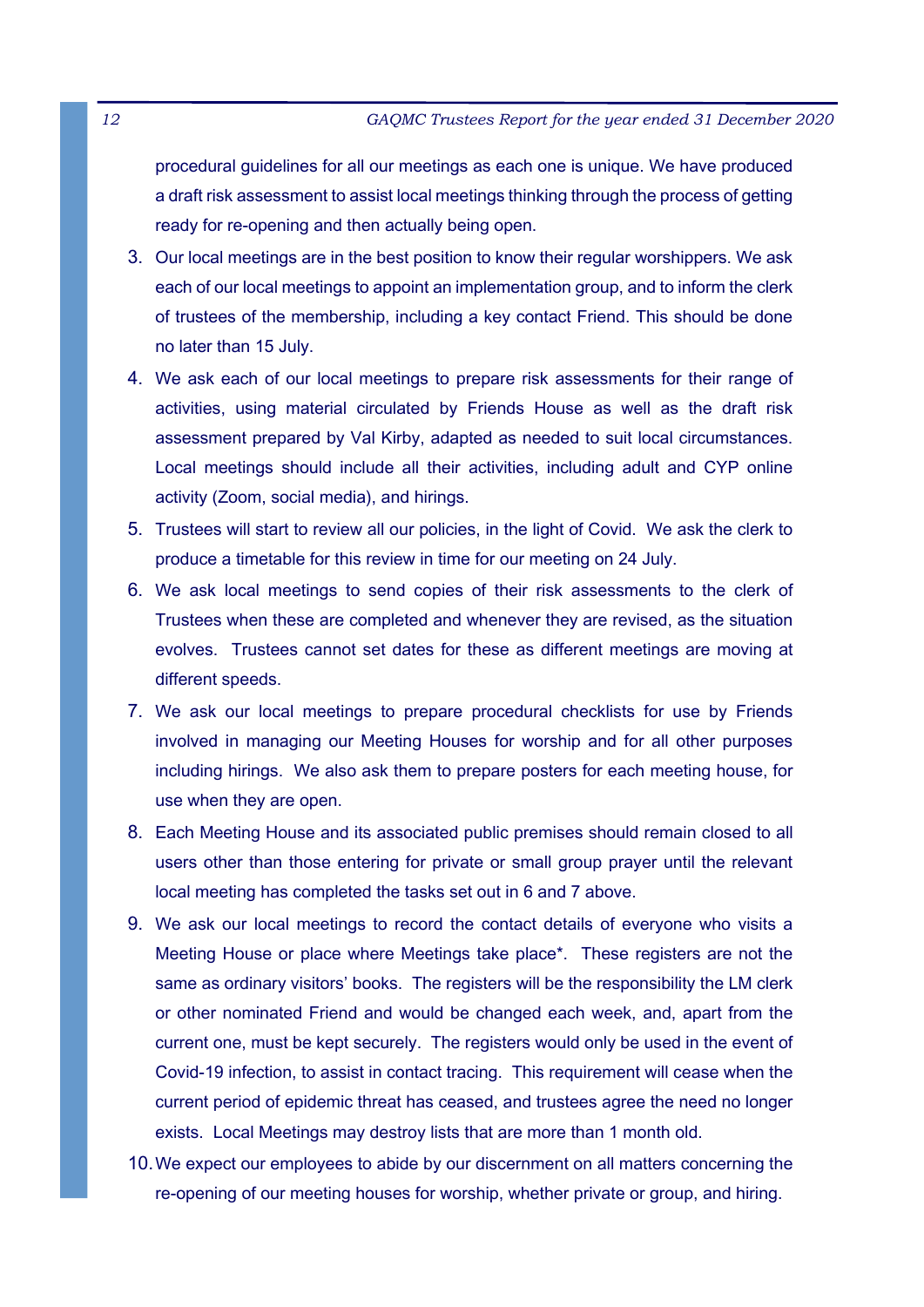- 11. We ask the clerk to discuss these matters with Alastair Mylechreest of Ash and Co. in respect of reopening Gloucester Meeting House for hiring.
- 12. We ask the clerk to discuss trustees' approach with Friends involved in Stonehouse worship group.

\*Other places include Friends' houses and gardens as well as rooms hired for Quaker Meetings, if the purpose is a Meeting for Worship or a MfW for Business.

Because each local meeting is different, they reacted in different ways to the cessation of meeting in person. Remarkably, despite the difficulties, seven of our eight meetings managed to continue to meet each week, either in person or, when the risk was too severe, through communication by "Zoom" or other internet packages. Wotton Friends decided not to use Zoom, but to worship in their own homes at an agreed time. When lockdown restrictions eased, Cheltenham, Cirencester, Nailsworth and Gloucester evolved ways of blending meeting remotely with meeting in meeting houses.

One benefit of Zoom was that attendance at Meeting for Worship often exceeded the numbers that normally meet in person. Some friends who had difficulty travelling, and others who live a long way away (in some cases overseas), were able to attend. Of course, those Friends who did not use electronic means of communication could not use Zoom. Overseers/Pastoral Friends in all our meetings worked hard to maintain contact with Friends who did not have access to the internet.

Despite the disruptions caused by the pandemic, many of our members and attenders remained active in the community and were involved in different kinds of outreach. The major departure from previous years was the closure of our meeting houses, which meant that for much of the year they were not available to our members or to other groups. Nevertheless, whenever government regulation allowed, and after the introduction of new management practices, some one-to-one counselling took place, and some regular hirers (for example Inclusion Gloucestershire) returned.

The lack of hirers at Cheltenham, Cirencester, Gloucester and Nailsworth resulted in a significant reduction in income. This was offset to some degree by the reduction in management costs. Our wardens continued in post, and we are very grateful for the way they adapted to the challenging work environment and remained important points of contact for our members.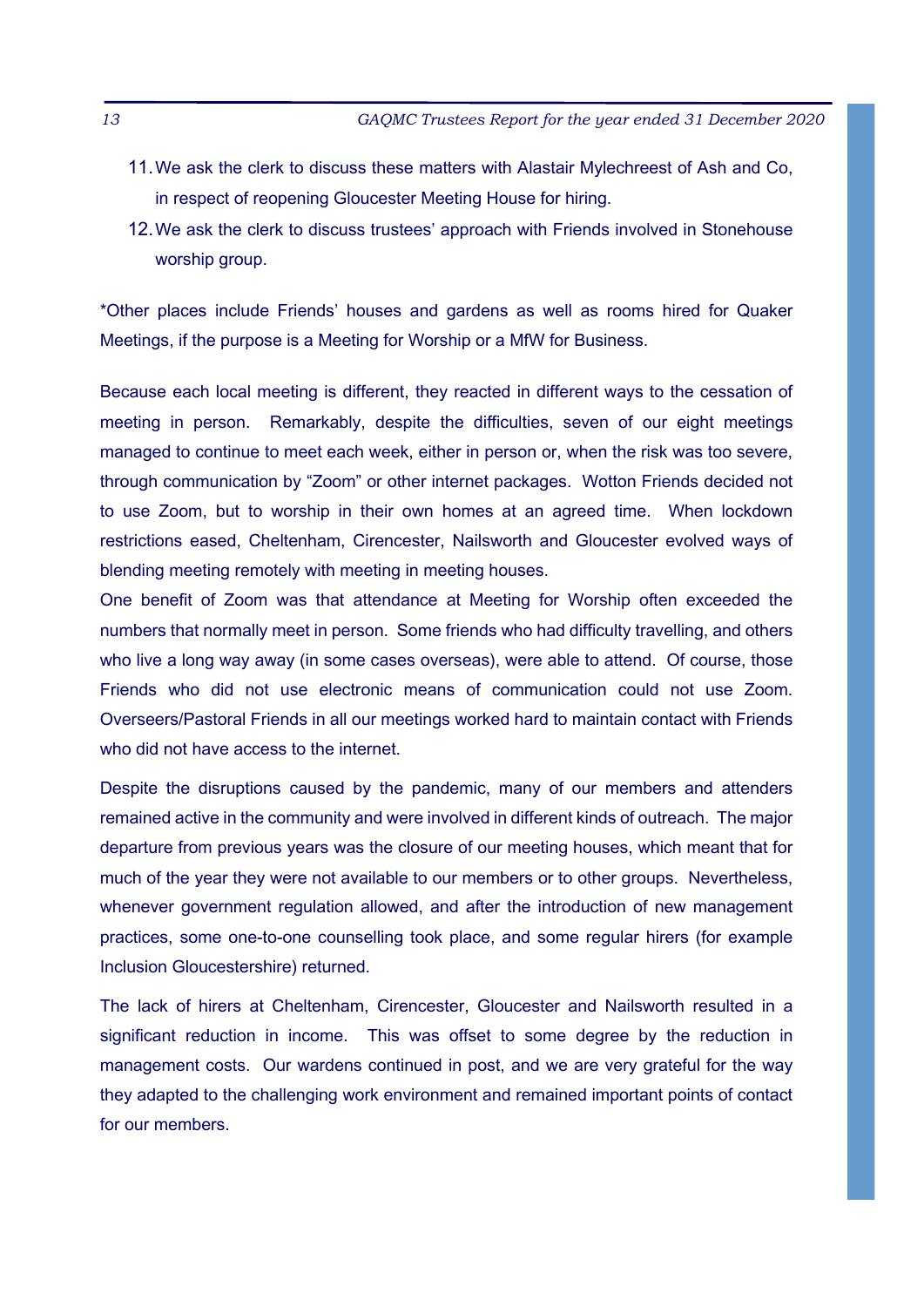# **5 SUSTAINABILITY**

Britain Yearly Meeting asks all Quaker trustees to report on sustainability in their annual reports. Our planet is increasingly affected by climate change, biodiversity loss and other environmental impacts such as pollution, and as the popular saying goes 'there is no planet B'. Our lives are increasingly affected, and we know that future generations will probably be affected even more, so sustainability is not just a selfish concern. The inter-connectedness of natural and culturally modified systems means that our actions have impacts far beyond our own immediate sphere.

In 2011 Britain Yearly Meeting committed Friends throughout Britain to acting in a more sustainable way (the Canterbury declaration). Since then, our local meetings have adopted a range of practices, ranging from decisions to purchase environmentally friendly cleaning products, to encouraging lift sharing, to installing solar panels (see report from Cheltenham Local Meeting in section 6), to being part of local networks (for example Nailsworth Local Meeting is a member of Churches Together, which in turn is a member of Nailsworth Climate Action Network).

Many individual Friends make considerable effort to live sustainably, and some are actively involved in different sectors of the environmental movement. In September 2020 our area meeting's attention was drawn to the Stop Ecocide Campaign. Minute 2020/75 said: 'We think that companies, governments and individuals need to be held accountable in law for actions which inflict substantial damage on the natural environment. The different ways in which this might be done (eq civil as opposed to criminal sanctions) need further consideration: and are not necessarily exclusive. The important thing at the moment is to gain acceptance for the general principle.' A small group was asked to write to Quaker Peace and Social Witness, on behalf of our area meeting, asking them to consider the need for an international law against ecocide in their work on climate justice. This letter was finally sent in January 2021: QPSW's reply and our subsequent actions will be discussed in our 2021 report.

There is no umbrella GAQM policy statement about sustainability. In September 2020 Trustees decided to review our whole suite of policies by the end of 2021: we will include the issue of sustainability in this review. This will allow us, for example, to consider whether environmental sustainability should be a key criterion in our decision making on property repair and maintenance. This would be in line with the United Kingdom's carbon reduction strategy, announced in December 2020.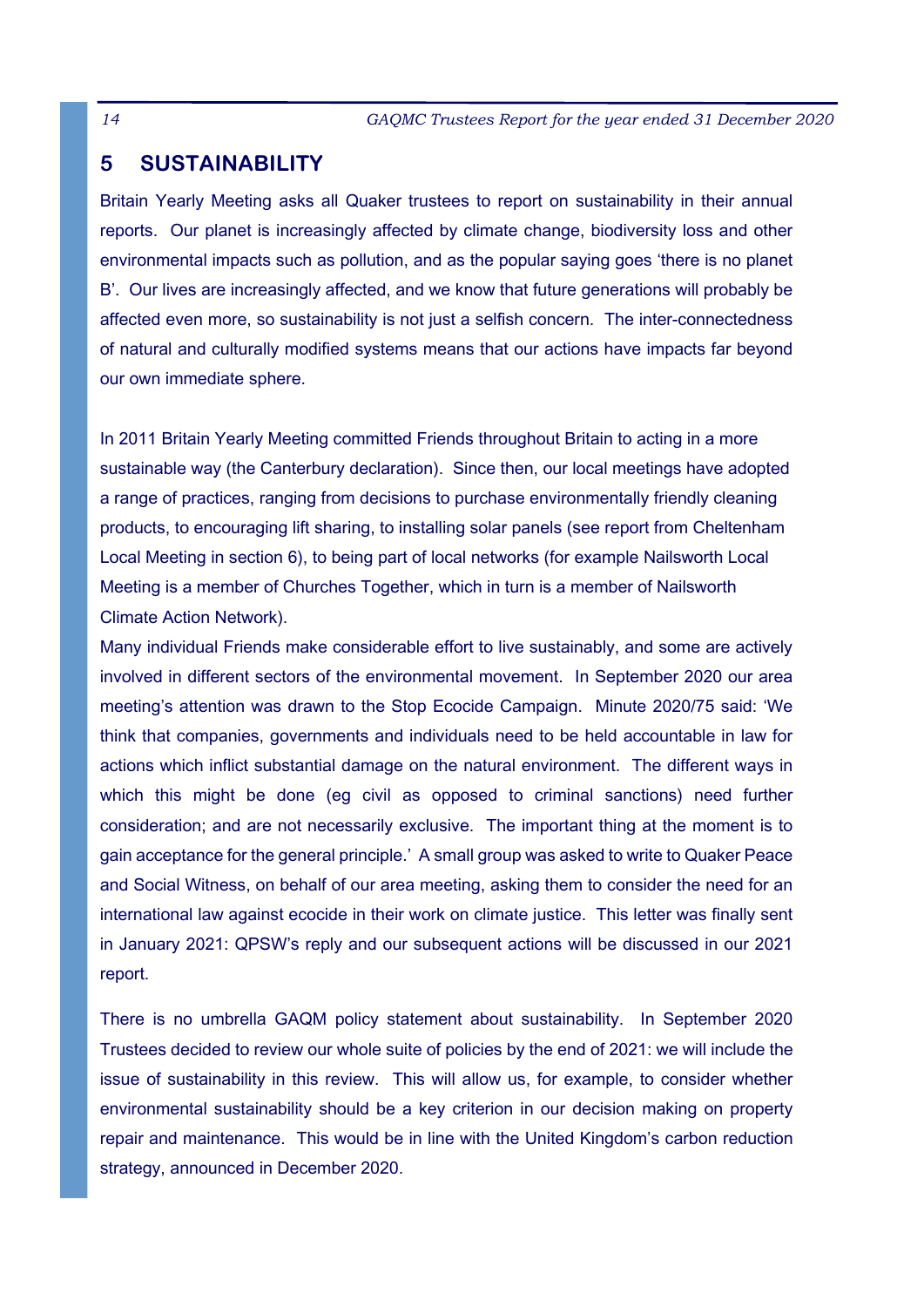### **6 SAFEGUARDING**

#### Safeguarding policy and practice

In 2020 the Safeguarding Coordinator was Wendy Gerard, John Linsell was the Deputy Safeguarding Coordinator and the Safeguarding Trustee was Val Kirby, Clerk to Trustees. The annual report from the Area Meeting Safeguarding Coordinators was received on 28th January 2021. GAQM's Safeguarding Policy and Procedures were revised during 2020 and the updated document was approved by trustees at their meeting in September and adopted by GAQM at their meeting in October. The overall policy was not changed: the revisions related to the inclusion of Britain Yearly Meeting's current wording on Quakers' commitment to safeguarding, contacts and similar details. Guidance to Online Children and Young People's Meetings and Online and Blended Meetings and Meetings for Worship were added to the Appendices. Because of the pandemic, safeguarding training took place online. We held two sessions of 2 hours each on 19<sup>th</sup> and 27<sup>th</sup> September covering the subjects of safeguarding implications of meeting online; the role of the safeguarding representative; the Independent Inquiry into Child Sexual Abuse and a Q& A session, with attendance from each constituent Meeting of GAQM. We maintained our system of Disclosure and Barring Service verifiers and Safeguarding Representatives for each local meeting.

#### Serious Incident Report

In September trustees approved a Serious Incident Report about a possible case of historical child sexual abuse. The clerk used the information in the approved document to inform the Charity Commission, using the CC's online process. The Charity Commission responded twice with additional questions, which the clerk answered with help and support from Wendy Gerard, the Safeguarding Co-ordinator, and after consulting staff from Britain Yearly Meeting and another area meeting. During this period it emerged that the police had decided to take no action on the matter. On 22 December the Charity Commission told the clerk that they would take no further action, based on the information provided, on the assumption that this had included a full and frank disclosure of the relevant facts.

Trustees were concerned that, despite the decisions made by both the police and the Charity Commission, risks for individuals involved in Quaker activity may not be fully addressed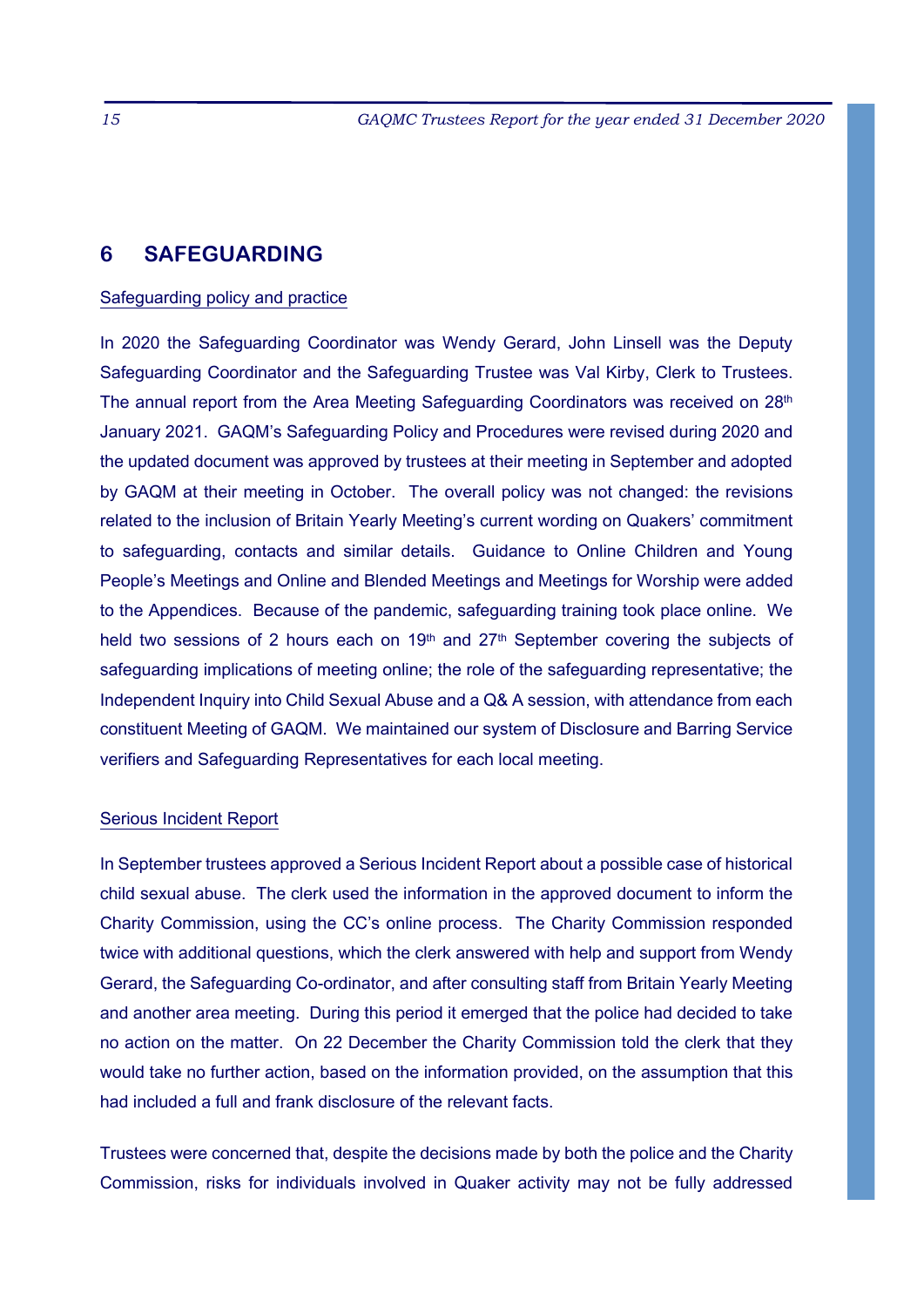because we operate as a set of separate charities. In particular we were unclear about our governance relationship with Britain Yearly Meeting and the role that BYM takes to protect everyone engaged in activities organised by the Quaker movement as a whole. In December Britain Yearly Meeting issued new guidance on safeguarding policies and procedures to all area meetings, acknowledging that there had been a lack of central guidance and coordination. Our 2021 report will contain information about the steps Gloucestershire Area Quaker Meeting is taking in response to this new guidance.

# **7 CONTRIBUTIONS FROM AROUND OUR AREA MEETING**

Throughout 2020 Friends in Gloucestershire continued with their committed concerns such as affordable housing, the prison system, sustainability, refugees and asylum seekers, women and their children fleeing domestic abuse, peace and world population. Some of the reports that follow relate to these concerns; others speak of our life as Friends.

#### Cheltenham Local Meeting and Sustainability

In 2020 the solar panels on Cheltenham Meeting House roof generated 3162 kWh electricity. This is around the amount that an average UK household uses in a year. It saved greenhouse qas emissions of 737 kg CO2 equivalent.

At the end of 2019, Cheltenham Quakers applied for a grant to create a pocket park at the end of Warwick Place, where the Meeting House is situated. This would provide an important green space with many environmental and social benefits, as well as improving the appearance of the street. The application was unsuccessful, and the pandemic meant that the project hasn't been taken any further to date.

Cheltenham Quakers joined "Plastic Free Cheltenham" and agreed to reduce our single use plastic. We buy unpackaged toilet rolls and environmentally friendly cleaning products in refillable containers from FoodLoose, our local zero waste shop.

Cheltenham Quakers have a long association with local charity Global Footsteps and supported them to make a successful application for a QPSW Relief grant to fund a feasibility study for a sustainable farming project in Kenya, for women to grow crops resilient to unpredictable climate.

Alison Crane, Cheltenham Local Meeting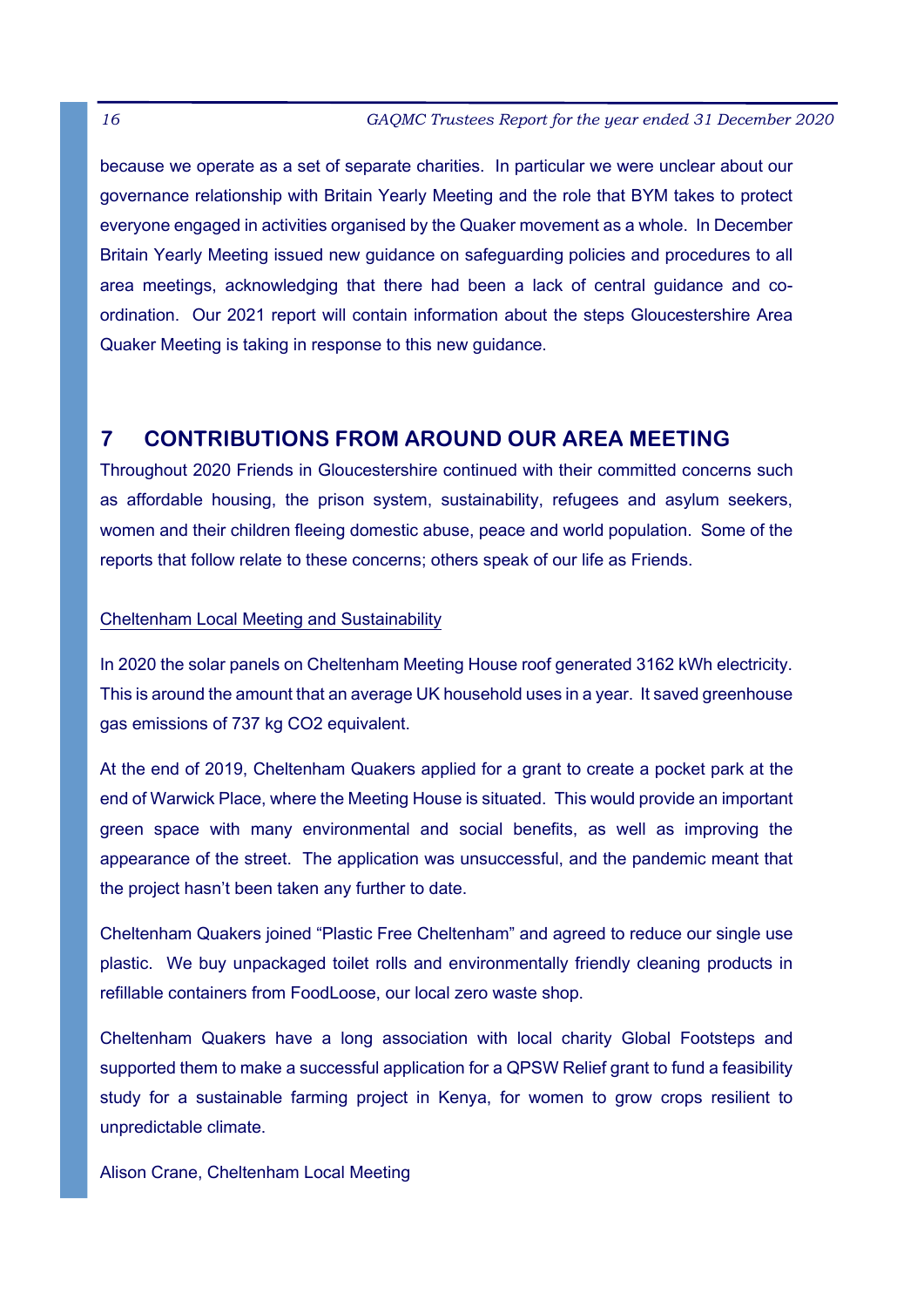#### Little Footsteps in Cheltenham

Little Footsteps is an international parent & toddler group for children up to 4 years old, held once a week, during term time, at Cheltenham Quaker Meeting House.

For parents, especially those new to Cheltenham and the UK, the group offers the opportunity to:

- Socialize and build friendships.
- Share ideas and information (about living in the UK).
- Build confidence and self-esteem.
- Bond with their child away from the home environment.

For children, the group provides:

- The opportunity to learn social, physical, creative and linguistic skills
- A range of fun activities (some that are not available at home) and new toys.
- First relationships with adults and children outside the family unit.
- The important first rung on the ladder, a stepping-stone to pre-school.
- A time to bond with their mum/dad/carer away from distractions and interruptions.

#### What happened with Little Footsteps in 2020

15 families attended regularly in the first 3 months of 2020. The average attendance per session was 6 -10 families. These figures have not changed since LFS opened in 2016. New families were from Russia, Bulgaria, Poland, Latvia, India, Lithuania, Spain and the UK. Many alumni families still comment on our Facebook page.

- New families find out about us from friends, Netmums, Facebook and google searches.
- Attendance fluctuates due to family visits home (up to 3 months), children/sibling/parent illness, poor weather and return to their home country.
- Volunteers. On an average week, there will be 3 volunteers available to run LFS. Samar Metwaly, from Egypt, a former LFS mum, joined our team in February 2020.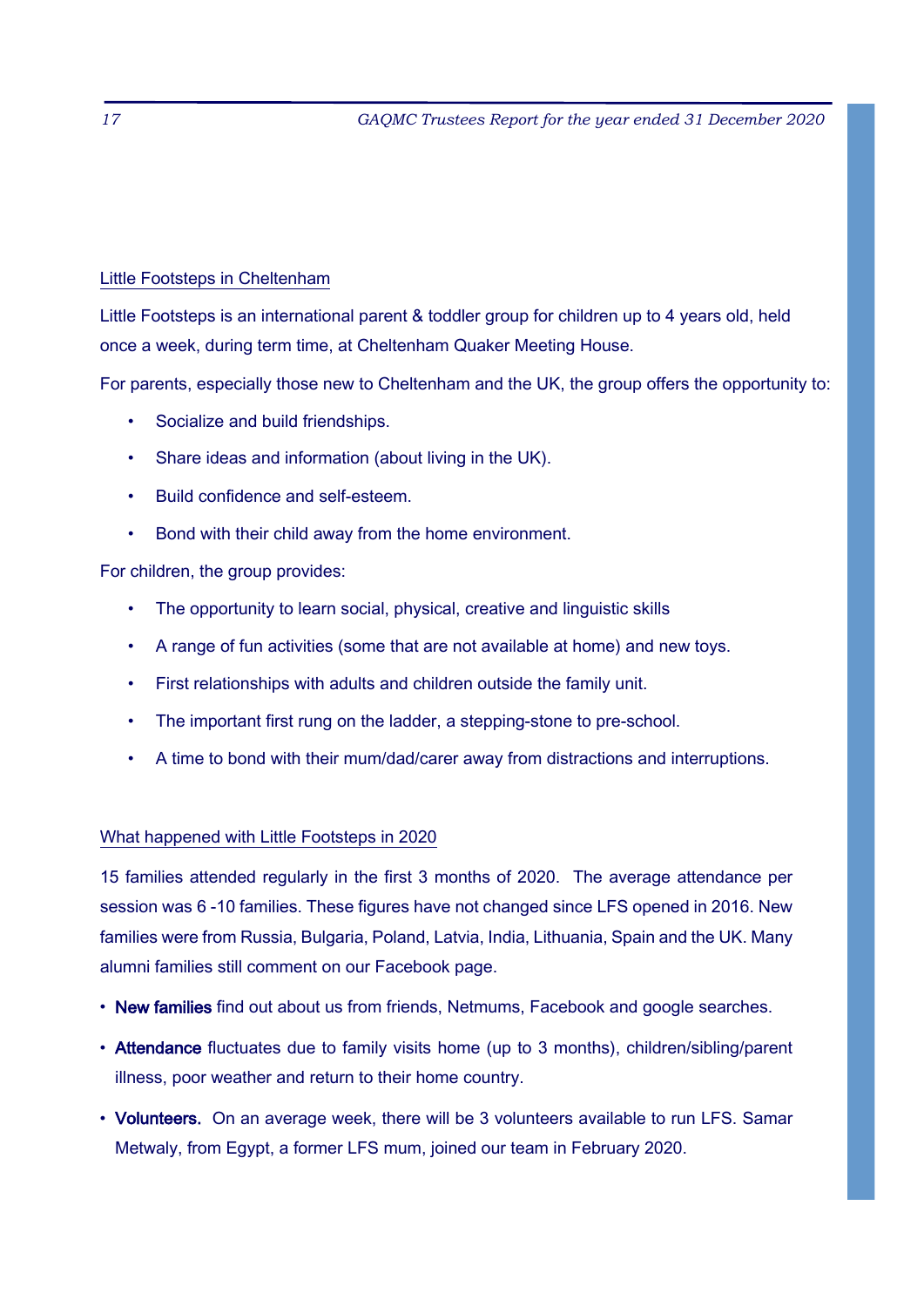• Activities: Craft activities remained popular with the older children.

 $\cdot$  Covid - 19.

LFS closed the week before "lockdown" in March 2020.

LFS re-opened in September 2020 following government and Quaker Meeting House building quidelines. It closed after 2 weeks as volunteer numbers were too low due to Covid related absences.

Cal Anton-Smith, Cheltenham Local Meeting

#### The Quaker Housing Trust (reprinted from the Spring 2020 Area Meeting Newsletter)

The QHT arose out of an expression of concern about housing need at the 1966 Yearly Meeting. Much has changed over the years but in 2020 we have a broken housing system. There is a fundamental lack of genuinely affordable homes for rent.

Homelessness has more than doubled since 2010, the size of local authority housing waiting lists and the numbers in bed & breakfast continue to increase. Many adult sons and daughters are still living with their parents well into their 30s. People are seeking safety from many forms of abuse. Every community is different, with its own issues and concerns. Charities that have identified needs within a community, develop housing schemes and seek financial support.

The Quaker Housing Trust exists to support with the creation of rented affordable homes for people of any age, when they are vulnerable at points of transition in their lives.

The housing concern links strongly with the 2019 Britain Yearly Meeting, with its focus on the plight of the planet and power and privilege. There is much housing that is poorly insulated and greedy on the use of energy. Successive governments have stepped away from building social housing. For years the state has left housing to market forces, which have failed to consider those who are not in the market for an "executive" home.

The Quaker Housing Trust is endeavouring to support applicants in achieving sustainable homes, whether by upgrading older properties or building new, energy efficient homes. This is being provided through Environment Assessment Grants towards the cost of getting professional help to identify and use environmentally-friendly options in the social housing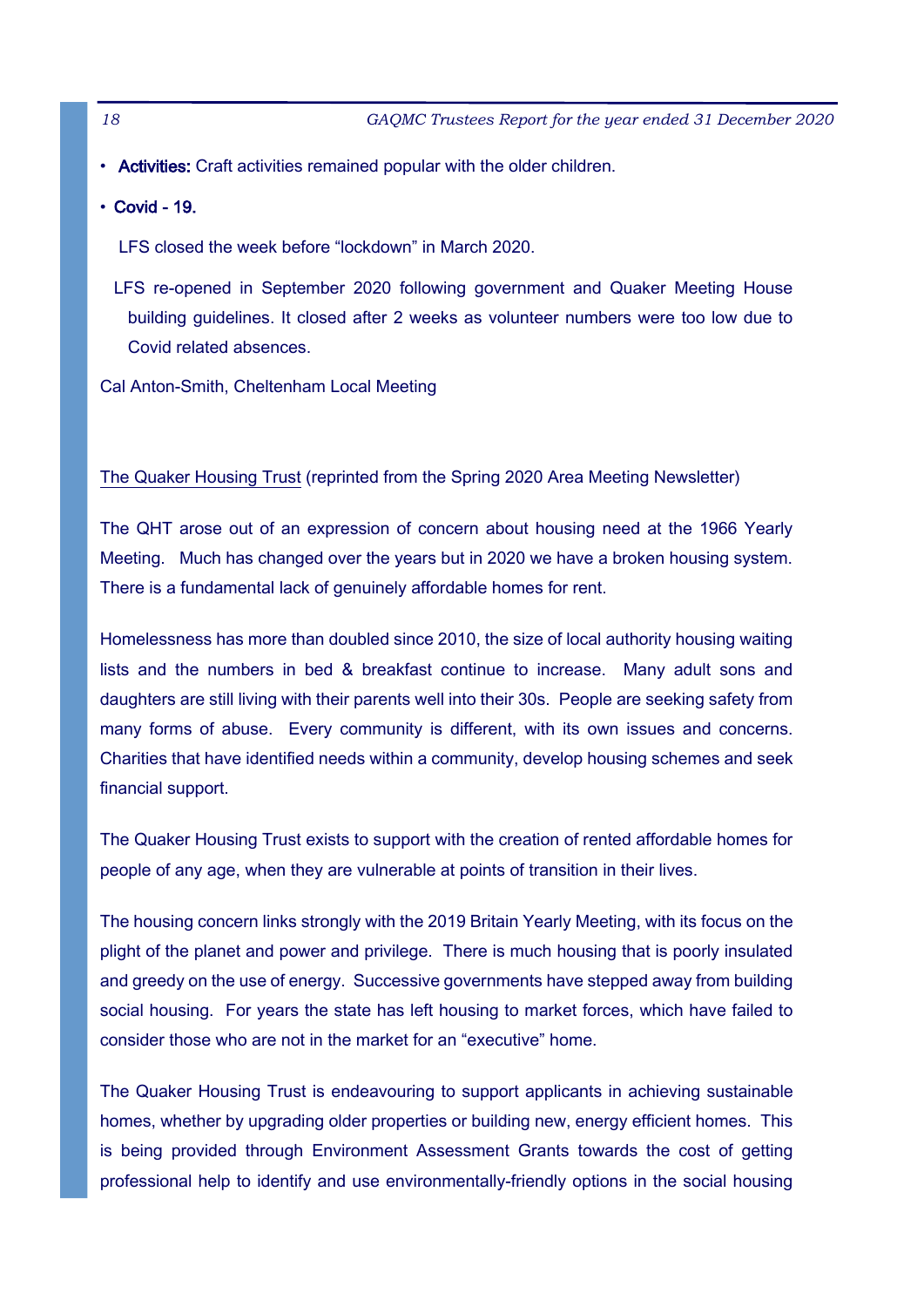project. The Trust also attempts to support innovative approaches to housing provision through Feasibility Study Grants, which can, for example, pay towards the cost of getting professional help to test the feasibility of specific proposals for providing affordable rented housing.

Applications are received for urban and rural schemes. The Trust aims to assist those that would find it difficult to raise funds through main-stream financial services. Agreement to a grant and or loan can have the effect of opening the door to other funders. By using interest free loans with a modest administration charge when the charity is in a position to repay it over a period of up to 20 years, the Trust is able to "recycle" the money that has been donated. When grants are awarded the Trust fund needs to be replenished.

The Trust does not seek to attract an increased flow of applications – there are always many to consider at each "Council of Management" meeting, but the Trust would like to encourage Friends to continue to donate. The Trust website gives a range of options http://www.qht.org.uk. Anything you give is set straight to work!

Wendy Gerard, Quaker Housing Trust Trustee, Nailsworth Local Meeting

#### Cirencester Local Meeting - How does the Truth Prosper?

In March 2020 Friends from Cirencester Meeting reported to area meeting on "how the Truth" prospers" among them. In considering what they should say, the meeting was drawn to the image of a branch of a tree, growing as part of a greater tree. Here are some of the leaves which flourish on their branch!

- A loving community, woven together in strands of spirit and curiosity about our personal journeys in faith.
- Meetings for Learning, and other opportunities for learning that the meeting enjoys.
- The Meeting House itself. The meeting is custodian of an old building with a long history. "The silence oozes out of the walls". But the meeting tries to avoid putting excessive demands on individuals.
- Embracing the wider world and keeping the meeting's doors open, in a spiritual sense. The meeting shares the meeting house with many other and diverse groups. Members of the meeting are active in the community as trustees, volunteers etc.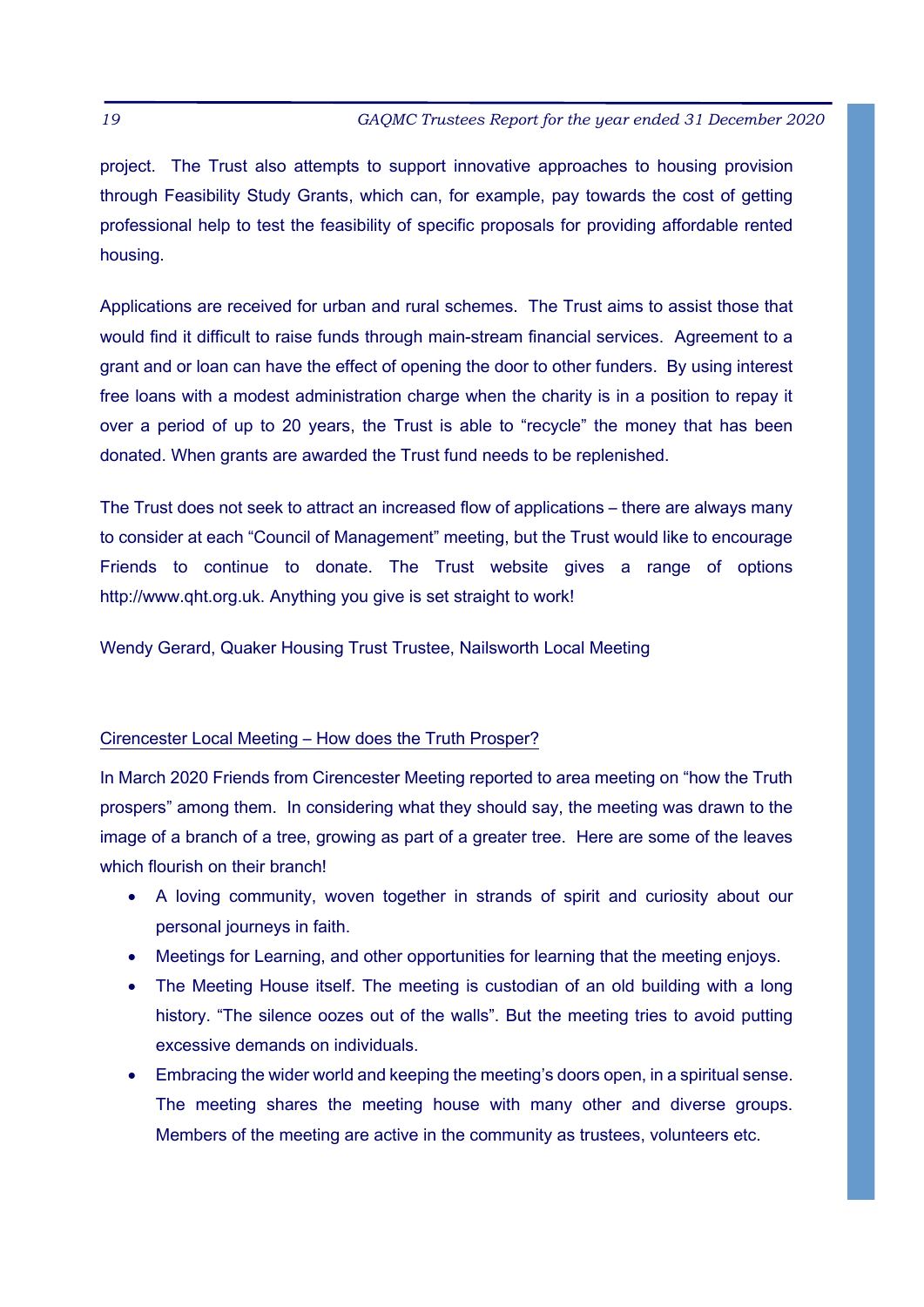Cirencester Friends read to the meeting the words of William Sewell in section 10.08 of Quaker Faith and Practice.

After a leisurely and useful preparative meeting, Friends sat at a long table in the children's room to enjoy supper together. We depend on those who till the soil, and tend the produce which forms our daily food, so it was good to remember them in thankfulness and for us to eat in fellowship the food mutually contributed, prepared and served. It was sacramental, in the sense in which Friends so profoundly believe. We spoke of those unable to be present, so that there was a sense of the entire meeting gathering in community.

This feeling of community pervaded the weekend. In preparative meeting the allotment committee reported and outlined plans for an orchard in the upper section of our ground; the fruit may not remain to be gathered by us but the blossoms will gladden everyone. The entire ground is in our care: allotments, burial ground, lawns, and we see it as one unit together with the meeting house which it surrounds. Yet true significance lies not in the grounds and buildings but in the people: those who tend the flowers, the grass and the allotment; members of the poetry group (some of whom gave pleasure by readings after supper); the study groups; the gathering of younger people; those whose activities lie in other places. The gravestones speak of the past, of those who also served the meeting, whose lives are woven into ours, as ours will affect those still to come.

William G Sewell, 1977

The meeting looks for room for growth, individually and together. In these turbulent times, it trusts in the loving and active spirit of God.

Cirencester Local Meeting

#### Sanctuary Meeting - Faith in Action Event

When the Area Meeting Peace Group was laid down in 2019, AM agreed that we would hold two Faith in Action days a year, as a way of maintaining our commitment to peace and social witness. The first of these days was planned for May 2020. This arose from our decision to become engaged with Britain Yearly Meeting's recently launched Sanctuary Everywhere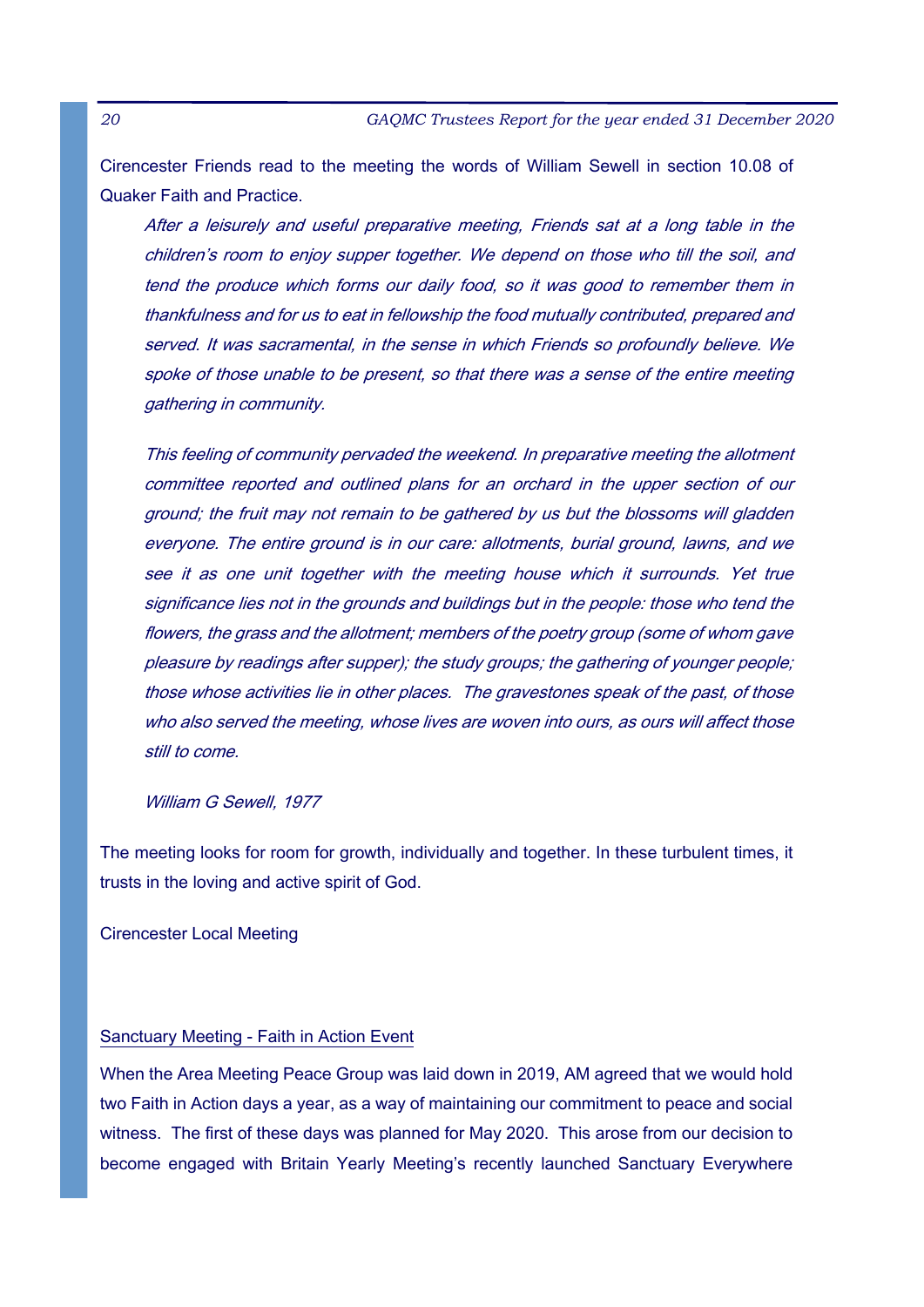programme, working to promote solidarity with refugees and migrants and creating a culture of welcome in our communities.

Due to the lockdown, the Faith in Action day became a much shorter event on Zoom, with Sheila Mosley of QARN (Quaker Refugee and Asylum Network) as the speaker. 23 Friends from six of our Local Meetings participated. The subject of the meeting was the excessive fees charged by the Home Office for applications for leave to remain and was based on the QARN leaflet on this topic. The fees charged are far in excess of the cost to the Home Office and cause real hardship to already vulnerable people seeking to remain legally in the UK. Sheila gave the example of a family of five from Angola whose accumulated fees over 12 years (paid in their case by a Congolese church) were £47,000. Many others incur debt, become destitute and may never become legally settled because they are unable to pay the fees.

With BYM and QARN connections, AM has continued activity as a Sanctuary meeting, by doing what we can to raise our own awareness of these issues and to work to raise that of others, and to write to our MPs, the press and social media.

Rosemary Andoh, Wotton Local Meeting

#### Wotton Local Meeting's response to the pandemic

During 2020, when we have not been able to meet face to face, Wotton Friends have held meeting for worship 'remotely', settling into the shared stillness in our own homes from 10.30 to 11.00 every Sunday morning. We have used email to share a reading before the meeting, and 'afterwords' or reflections after the meeting. Despite not being physically together, we have had a strong sense of being 'gathered' and of our connectedness to each other. Some Friends have kept the silence socially distanced in St Mary's churchyard. Wotton Friends have also met in gardens in the summer when permitted by the 'rule of six' but have not felt comfortable meeting inside even when this was permitted.

There has been little interest in meeting for worship via Zoom, but some social contact has been made this way. Some Friends have used the technology to join in meetings and learning opportunities elsewhere.

#### Rosemary Andoh, Wotton Local Meeting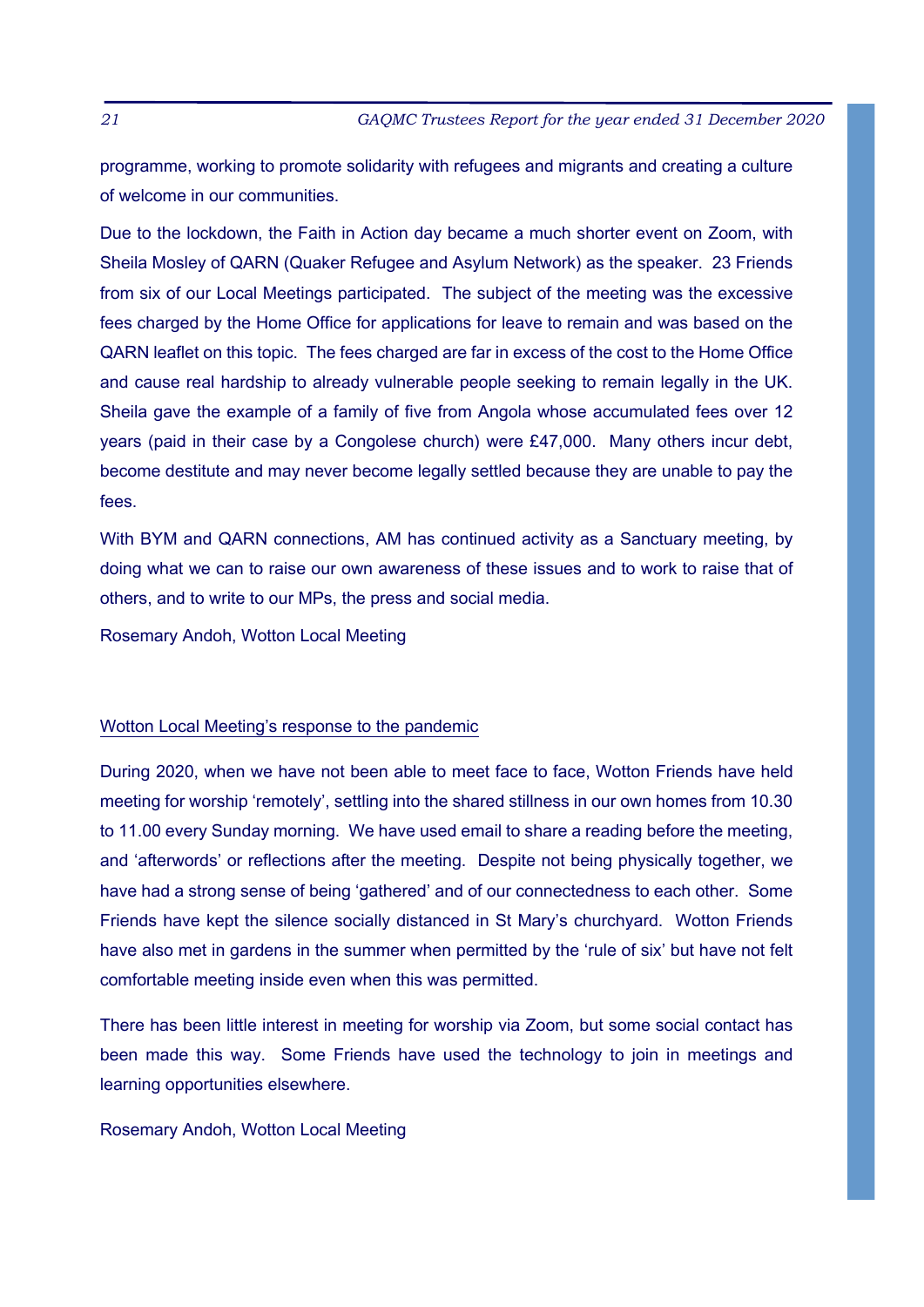#### Reflections on Painswick Local Meeting

Some time after taking over an official duty at a Local Meeting, the new appointee is likely to take delivery of consignments of papers. If the new duties involve looking after buildings and grounds, the package will probably be big.

Often, it makes sense for the newbie to rationalise and organise the collections with fresh eyes. In the case of Painswick Meeting, this process reawakened and underlined the recognition of the very skilled, lustrous and committed service given by a small group of people who have looked after Painswick Meeting House over the last 60 years.

In the early nineteen-fifties the Meeting House was in the use of the Plymouth Brethren. Among the group of Quakers who revived Painswick Quaker Meeting at that time were Colin and Naomi Maclaurin-Jones. Naomi had enjoyed what she described as the time of her life, serving as a land-girl near Gloucester in the 1940s. The city contained a number of large aircraft factories and all German pilots had to do to find it was follow the River Severn upstream from its mouth in the Bristol Channel. Naomi recalled having regularly to leap from her tractor to shelter from incoming bombers and the dog fights that took place with the RAF planes trying to fend off the attacks.

Naomi married Colin, a Yorkshireman and a craftsman builder. He was trained in the Arts and Crafts tradition, which brought to the Meeting House a standard of workmanship that is unostentatious and solidly accomplished in its execution. They lived near Painswick Meeting House and Colin lavished his care on it, giving in its fully restored condition a style that offers a beautiful quiet space for the use of all who seek its calm.

When Colin finally handed over his responsibilities it was to John Meadley and Richard Wood who ran the properties with great efficiency and a sure hand until they, in turn were able to hand over to Paul Castle, a gifted architect. Paul had brought his Quaker principles to a lifetime designing and creating beautiful buildings from a professional practice based in London and in what is now Zimbabwe. Paul knew how to design with elegance and simplicity and has a small but faithful constellation of people in Britain and Africa who have been taught and inspired by him.

The condition of our Meeting House and garden is phenomenal, which means we can enjoy its benefits without having to do much work on the fabric. This is a blessing because, at present, our supply of craftsman builders and architects in the Meeting is low. We, therefore have much for which to thank these predecessor workers of wonders.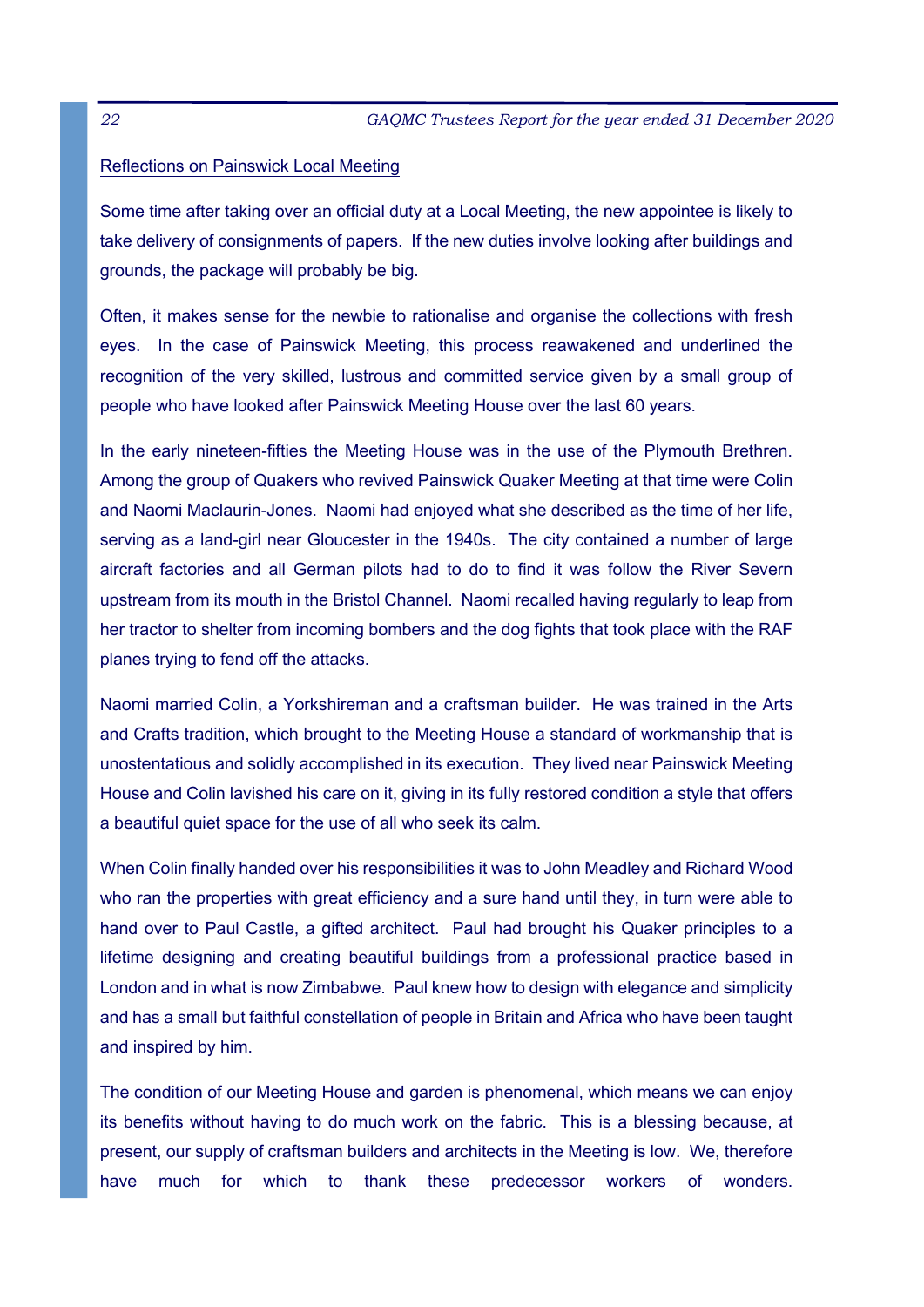Another person steeped in the ways of the Society of Friends was Alan Tyldesley. He was a registered conscientious objector, exempt from war service and in 1942 he joined a group based at the beautiful old meeting house at Spiceland near Cullompton in Devon. They were on a three-month course run by the Quakers to train for work in the Friends Relief Service. Friends were establishing homes and hostels for old people and children being evacuated from the bombed cities around the country. Afterwards, his first work assignment was at a hostel for evacuee children from Liverpool at Chaigley Manor, west of Clitheroe in Lancashire, at Bolton by Bowland on the River Ribble and Montford Hall, Brierfield. Similar work continued throughout the war in both the north and south of the country with a break during August and September 1944 in Croydon during the V1 flying bomb attacks on the south-east. At night his team slept under the heavy slate-topped billiard tables in the club house in the hope that if the building fell the tables might survive. Following the cessation of the war itself, he joined a team in Germany trying to ease the effects of the country's devastation, running with the Guides International Service a dozen camps for displaced persons.

This tradition of quiet, unassuming service can take us by surprise when we sit listening and patiently waiting with quiet people who turn out to be carrying rich memories and experience of their own varied lives. One of our friends mentioned early in the vear that she had written some poems that, "weren't bad" but it was only after she died that we unearthed them. The value she ascribed to them turned out to be a serious underestimation and they are already being read with enormous pleasure.

All of these estimable Friends are no longer with us, but their influence is profound: it is hard to ignore the feeling that a direct line runs from them to Friends long departed who lie buried in the court outside our Meeting House and those from even earlier years laid to rest in the Dell on the other side of the valley. The farm within which the Dell Burial Ground is situated changed hands in 2020 and we have started a programme of work to ensure it remains the peaceful natural oasis of calm for which it is valued by those who know about it. It has involved rebuilding and repairing some of the boundary wall and working on the trees and vegetation to encourage the regeneration of a natural limestone flora around the old graves.

Painswick Meeting has found reserves of energy and ingenuity to maintain itself as a worshipping community throughout the health crisis of 2020. For much of the year we held half-hour Meeting for Worship every Sunday with some inside the Meeting House and, except when the weather has been too harsh, some in the garden. At the times of intense infectiousness and rapid escalation of hospital numbers, we held Meetings connected by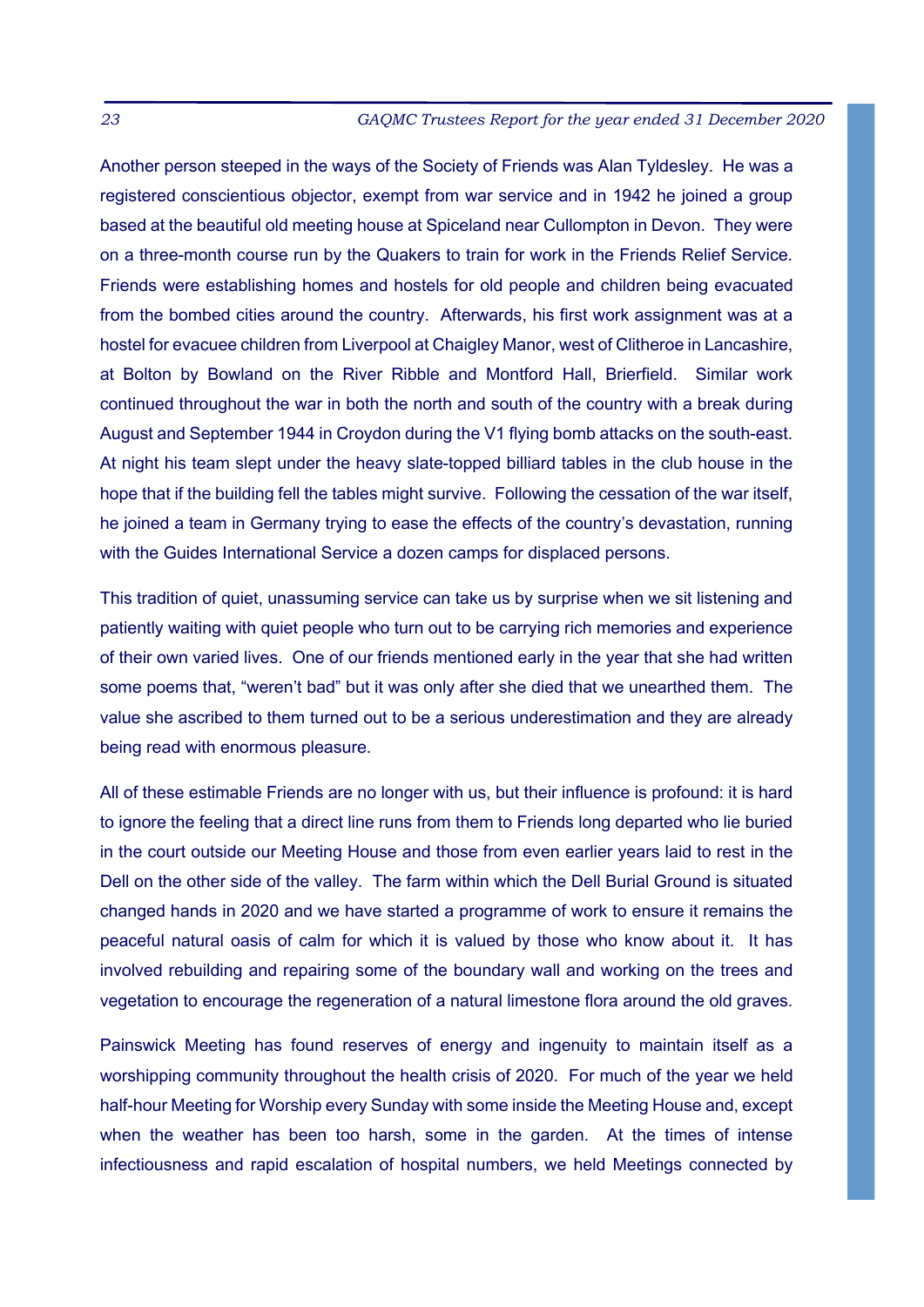internet, some hosted by one of our members living in Sweden: participants have joined from as far afield as Poland and Glasgow.

Painswick friends built their first Meeting House at the Dell only three or four years after Quakerism itself took root in the early 1650s. In 1706, they moved from that remote location to the present Meeting House and its Garden Court. The benison of having these properties bequeathed to us has been driven home while the health emergency has severely reduced our ability to meet together. But those same restrictions have stimulated us to join together in worship and fellowship using means which would be undreamed of by even our recent forebears. And that has taught us of the need to go on innovating and sharing our faith and friendship.

Terry Robinson, Painswick Local Meeting

# **8 PROPERTY MANAGEMENT**

Table 3. Meeting Houses and Burial Grounds

| <b>Date</b> | <b>Meeting Houses</b>                                     |
|-------------|-----------------------------------------------------------|
| 1985        | Cheltenham                                                |
| 1673        | Cirencester, including 51 Thomas Street (Listed grade 2*) |
| 1834        | Gloucester (Listed grade 2)                               |
| 1680        | Nailsworth (Listed grade 2*)                              |
| 1706        | Painswick (Listed grade 2)                                |
|             |                                                           |
|             | <b>Other Properties</b>                                   |
|             | 49 Thomas Street, Cirencester (Listed grade 2)            |
|             | The Lodge, Greyfriars, Gloucester (Listed grade 2)        |
|             | 1 and 2 Quaker Close, Nailsworth (Listed grade 2)         |
|             |                                                           |
|             | <b>Burial Grounds</b>                                     |
|             | Siddington near Cirencester                               |
|             | <b>Shortwood near Nailsworth</b>                          |
|             | The Dell near Painswick                                   |
|             |                                                           |

The maintenance and improvement of the fabric and sustainability of our meeting houses continues to be a major concern of our trustees and a call upon our funds. During 2020, as a continuation of the 2018 review of financial and other assets, trustees agreed to review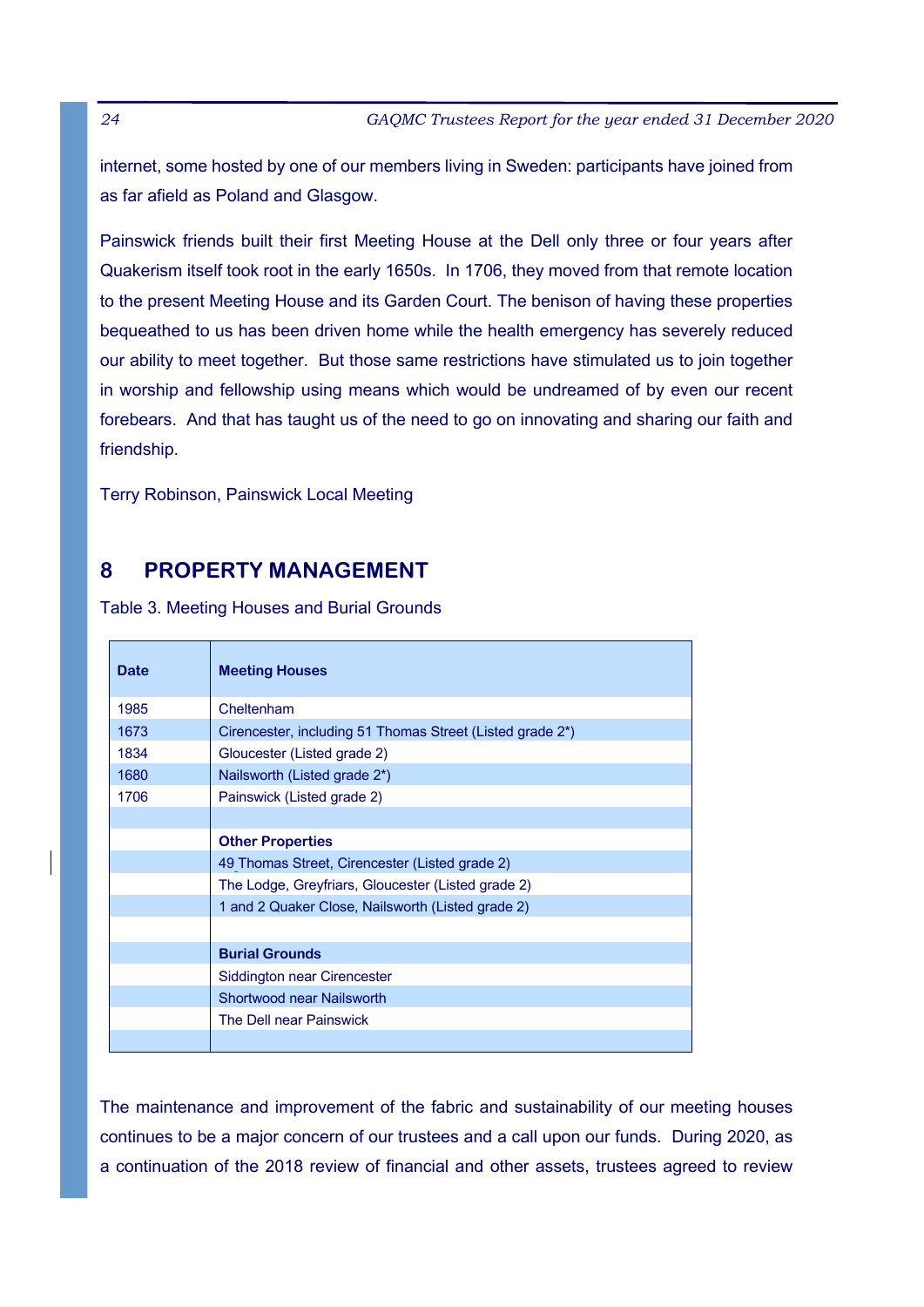long-term policies for the management of all our properties. Our 2021 report will contain the results of this review.

Four of our five meeting houses (Cirencester, Gloucester, Nailsworth and Painswick) are listed by Historic England. Gloucester and Painswick are Grade 2 and Cirencester and Nailsworth are Grade 2\*. We also own warden's accommodation at Cirencester and Nailsworth and four properties that are let, two in Cirencester, one in Nailsworth and one in Gloucester. All our rented properties were inspected either by trustees or by our managing agents.

Another responsibility is the oversight and maintenance of three burial grounds that are not attached to our meeting houses. They are at Siddington (Cirencester), Dell Farm (Painswick) and Shortwood (Nailsworth). Shortwood Burial Ground is the only one open for burials.

Our programme of guinguennial reviews, carried out by a professional surveyor, identifies repair and maintenance requirements for the following five years. Since 2020 these reviews include a 20 year forward look at potential major future repairs (such as roof replacement). In 2020 works commenced at Gloucester Meeting House and Lodge, Nailsworth Meeting House and 2 other properties in Quaker Close, following their reviews in 2019. Also in 2020, a report was commissioned by Richard Basnett Associates for Cheltenham Meeting House, and the related programme of works was started.

#### **SUMMARY OF WORK TO PROPERTIES UNDERTAKEN IN 2020**

#### **CHELTENHAM**

- 1. 'Snagging' took place to complete the renovations undertaken in 2019.
- 2. A new quinquennial review was commissioned. This recommended a series of minor works – the Meeting House was generally in very good repair, because of the recent renovations.

### **CIRENCESTER (Meeting House, warden's accommodation and 49 Thomas Street)**

- 1. The outside of the Meeting House and the gates were repainted. The warden and her husband continued to ensure that the MH was well maintained.
- 2. The flats at 49 Thomas Street required attention. The paved area in the garden was relaid; Trustees approved a quotation for secondary glazing in Flat 1; a Fire Risk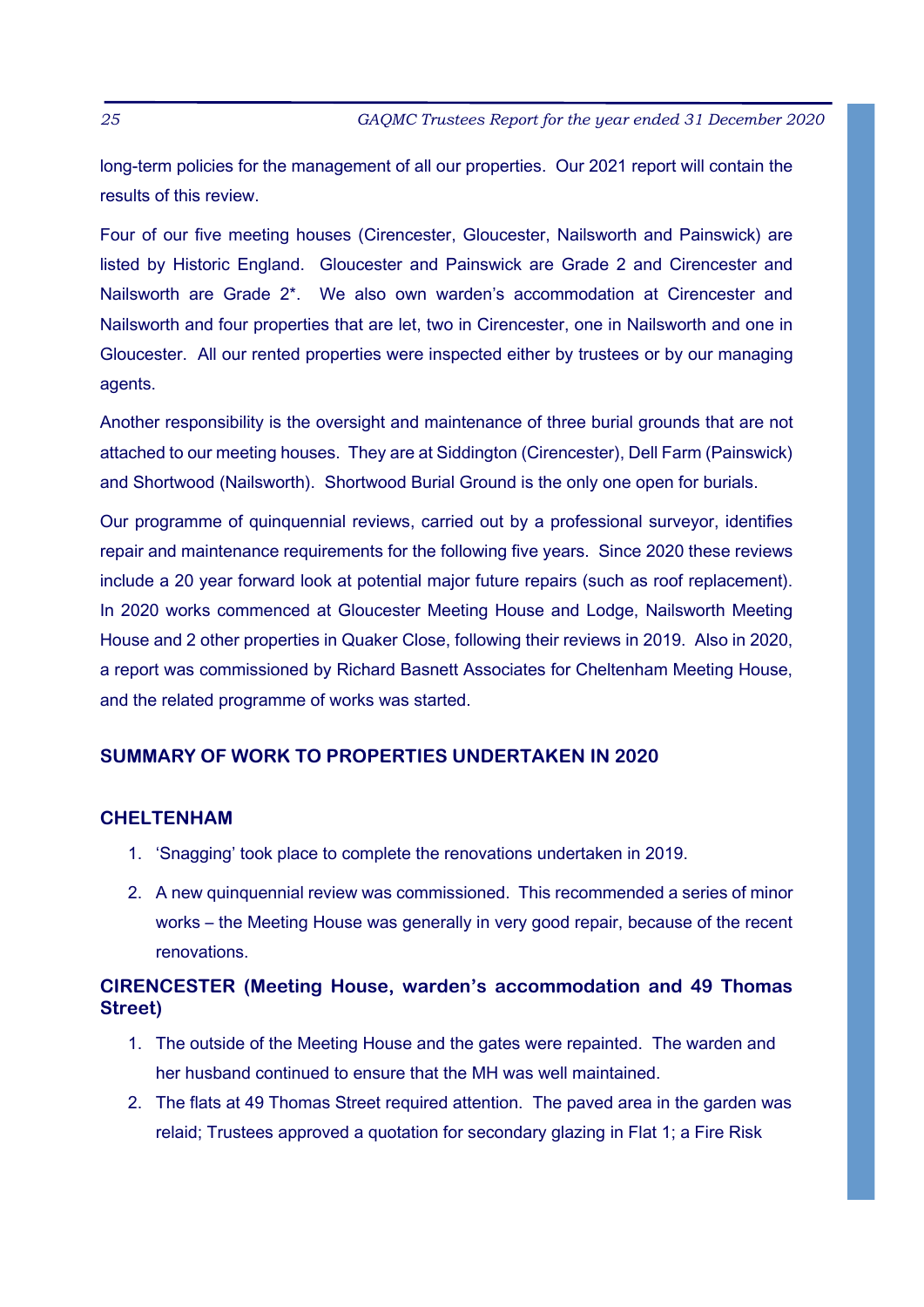Assessment was carried out for the common entrance to flats 1 and 2, and trustees approved a programme of works to address the issues identified.

### **GLOUCESTER (Meeting House and The Lodge)**

- 1. Works following the 2019 Quinguennial Review were priced by Mick Cale Builders, the firm that undertook the repairs after the 2012 fire. Most of the works were delayed until 2021, except for minor repairs after a wet winter caused water ingress in one corner of the meeting house.
- **2.** Ash and Co continued to manage the meeting house on a day to day basis. WCs had to be unblocked because some hirers try to flush unsuitable items.
- **3.** The wet winter, combined with unauthorised parking in the garden, caused soil compaction and damage to the grass. Temporary measures were taken to prevent parking except on the area of hard standing.
- **4.** Naylor Powell continued to manage The Lodge and commissioned various minor repairs.

#### **NAILSWORTH (Meeting House and cottages)**

- 1. An anonymous donor gave funds to refurbish the kitchen and bathroom at 1 Quaker Close. These works were deferred until 2021.
- 2. Following the quinquennial review a schedule of works was prepared and largely implemented. By December all except 7 minor tasks had been completed.
- 3. Water softeners were installed for the meeting house and the cottages.
- 4. For several months Nailsworth LM negotiated with Gigaclear, a firm commissioned by the government to improve rural broadband. The main issue was whether we would allow Gigaclear a wayleave over our property. This was resolved early in 2021 without the need for a wayleave, as will be explained in our next report.

### **PAINSWICK**

- 1. Little building maintenance was required at Painswick, except for replacing fire escape lights and minor works to benches and doors.
- 2. The management strategy for The Dell burial ground was revised. Tree surgery and wall repairs were proposed.